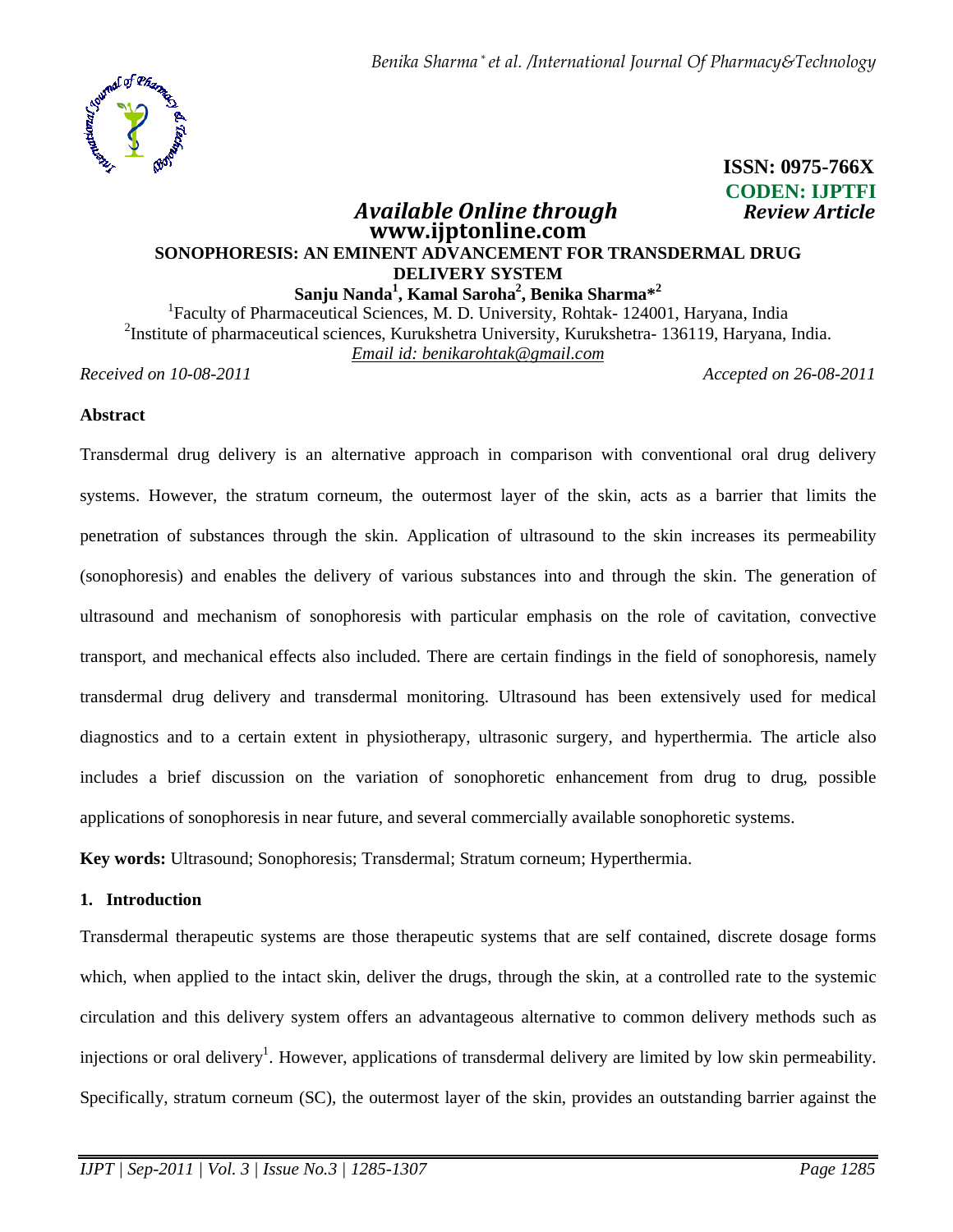# *Benika Sharma \* et al. /International Journal Of Pharmacy&Technology*

external environment and is responsible for skin's barrier properties. SC is a relatively thin  $(10-15 \text{ }\mu\text{m})$ impermeable membrane that consists of flat, dead cells that are filled with keratin fibers (corneocytes) surrounded by lipid bilayers. The highly ordered structure of lipid bilayers confers upon the SC an impermeable character<sup>2-7</sup>. Different techniques, such as chemical enhancers, iontophoresis, electroporation, and ultrasound (sonophoresis) have been used to enhance transdermal drug transport<sup>2, 4, and 8</sup>.

**Sonophoresis** is a phenomenon that exponentially increases the absorption of topical compounds (transdermal delivery) into the epidermis, dermis and skin appendages by ultrasonic energy<sup>9</sup>. Sonophoresis is a localized, noninvasive, convenient and rapid method of delivering low molecular weight drugs and macromolecules into the  $\sin^{10}$ . Mechanistically, sonophoresis is considered to enhance drug delivery through a combination of thermal, chemical and mechanical alterations within the skin tissue<sup>5</sup>. Ultrasound at various frequencies in the range of 20 kHz–16 MHz with intensities of up to  $3W/cm<sup>2</sup>$  has been used for sonophoresis<sup>8, 11</sup>. Ultrasound parameters such as treatment duration, intensity, and frequency are all known to affect percutaneous absorption, with the later being the most important<sup>12</sup>. Sonophoresis occurs because ultrasound waves stimulate micro-vibrations within the skin epidermis and increase the overall kinetic energy of molecules making up topical agents. Ultrasound mediated transdermal delivery of key compounds was first reported in 1954 by Fellinger and Schmid through successful treatment of digital polyarthritis using hydrocortisone ointment in combination with ultrasound<sup>13</sup>.

 Sonophoresis is the technique that is widely used in hospitals to deliver drugs through the skin. Thus, Application of ultrasound to the skin increases its permeability (sonophoresis) and enables the delivery of various substances into and through the the  $\sin^{14}$ . Reverse ultrasound technology may also be used for the extraction of interstitial fluid samples for analysis<sup>15</sup>.

## **1.1 Advantages of using sonophoresis as a physical penetration enhancer**

- Low risk of introducing infection as the skin remains intact.
- Allows strict control of transdermal penetration rates.
- Not immunologically sensitizing<sup>16</sup>.
- Reduction of dosing frequency and patient compliance.
- Reduction of fluctuations in plasma levels of drugs<sup>15, 17</sup>.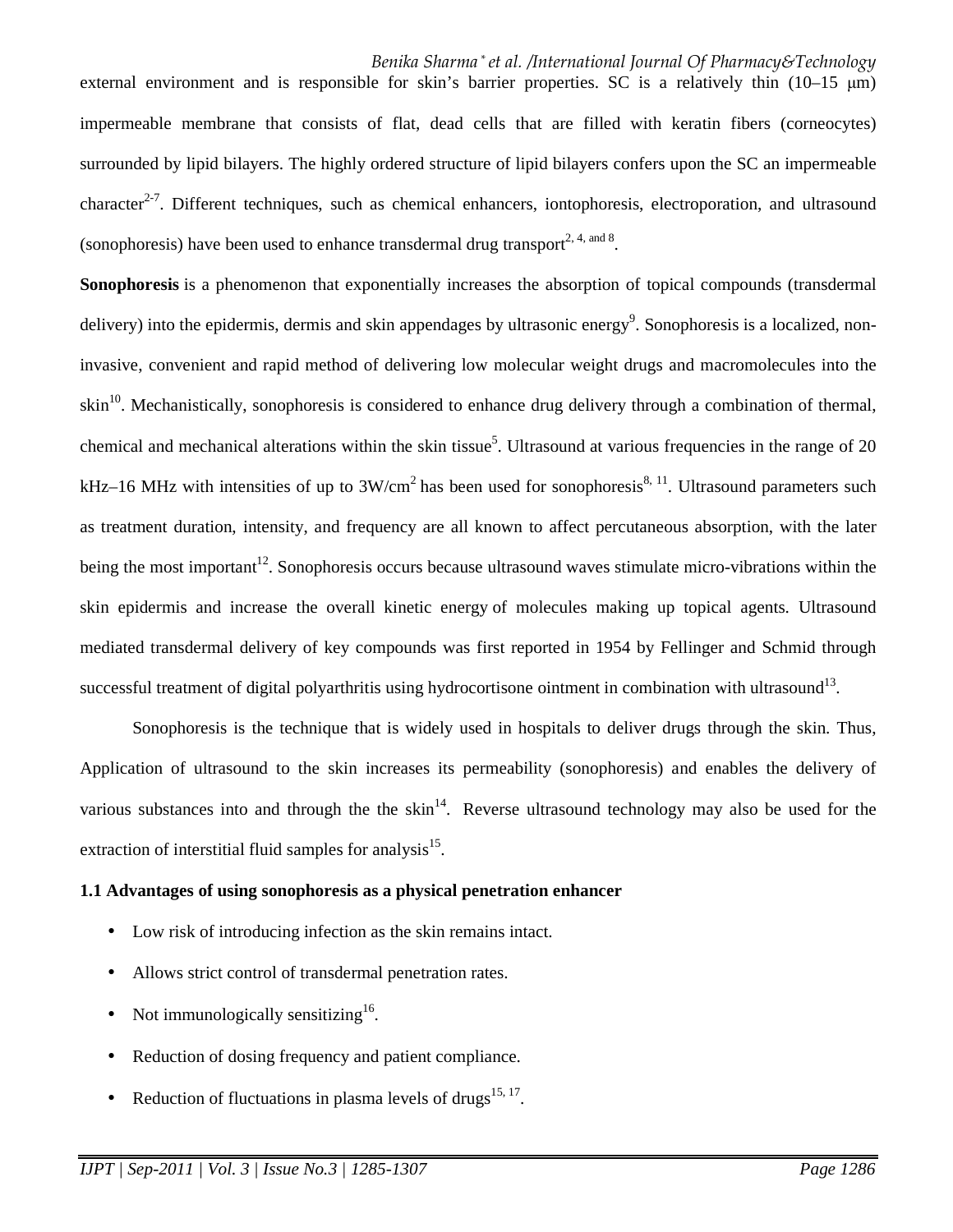*Benika Sharma \* et al. /International Journal Of Pharmacy&Technology*

- Improved control of the concentrations of drugs with small therapeutic indices<sup>14-15, 17</sup>.
- Permit both local and systemic effects $17$ .
- Less risk of systemic absorption than injection.
- Less anxiety provoking and painful than injection.
- Easy termination of drug delivery in case of toxicity, through termination of ultrasound<sup>15-16</sup>.

# **1.2 Disadvantages of using sonophoresis as a physical penetration enhancer**

- Stratum corneum must be intact for effective drug penetration.
- Can be time consuming to administer.
- Minor tingling, irritation and burning have been reported (controlled by adjustment of ultrasound)  $^{16, 18}$ .

# **2. Ultrasound**

In 1877, Lord Rayleigh published the fundamental physics of sound vibrations, transmission and refraction in "The Theory of Sound", thereby providing a foundation for modern acoustics<sup>19</sup>. Ultrasound is a mechanical wave that traverses in the direction of propagation (i.e. longitudinal in nature) and causes vibrating disturbances in the media. Variation induces displacement on the particles at right angles to the direction of propagation which generates modulating pressure on the particles with symmetric zones of compressions and rarefactions, as shown in fig.1, sound can't exist in vacuum<sup>20</sup>.



**Fig.1:** shows a schematic representation of wave propagation<sup>21</sup>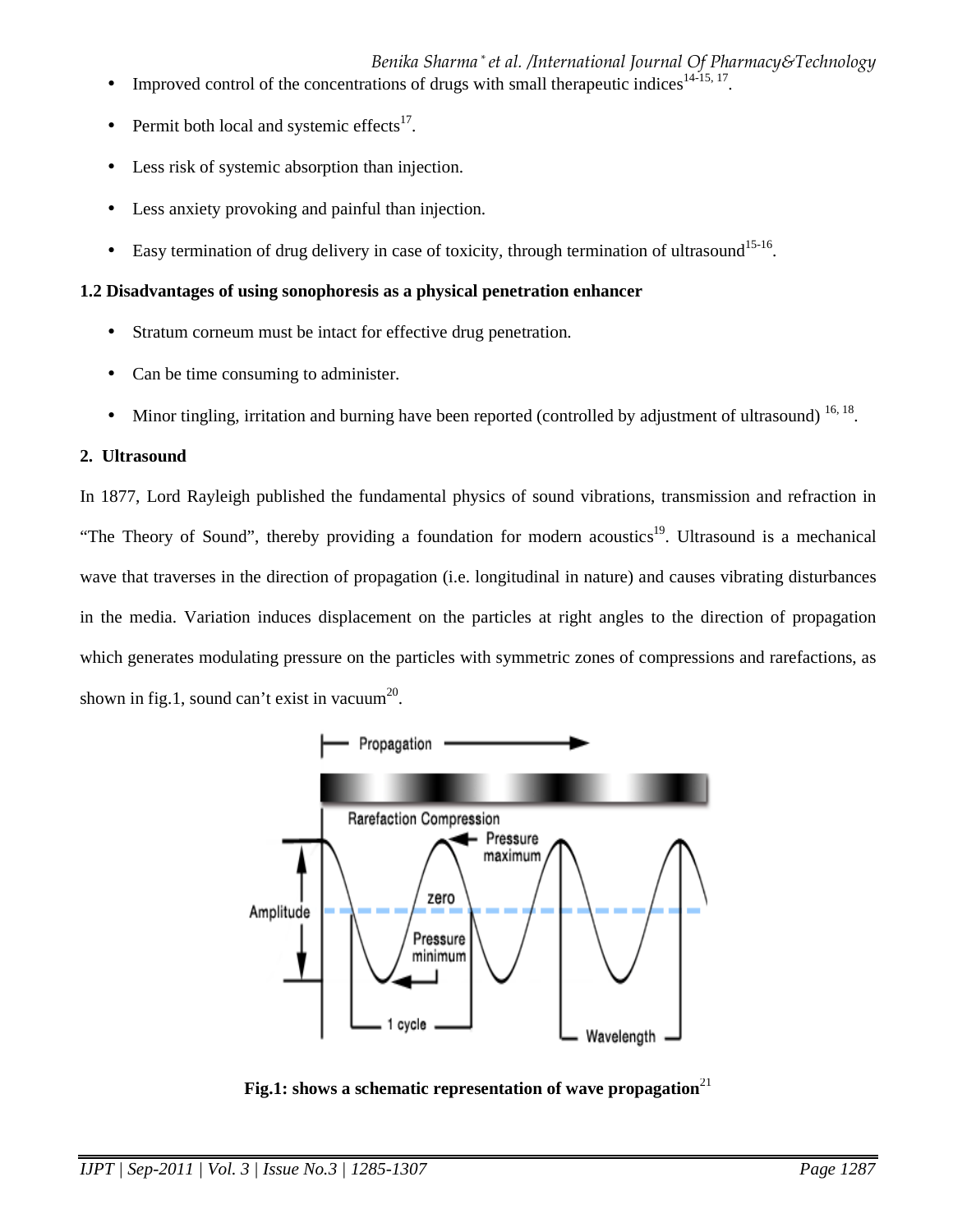Sound waves travel through gases, liquids and solids by compressions and rarefactions. In liquids and gases, sound propagates as longitudinal waves, resulting in regions of high and low density because the molecules in the medium vibrate in the same direction as the wave. In solids transverse or shear waves are also present, where particle motion is perpendicular to the direction of wave propagation<sup>19, 22</sup>, as shown in fig.2.



**Fig.2. shows a schematic representation of both types of wave propagation**<sup>22</sup>

 The intensity is progressively lost when a sound wave passes through the body or is deviated from its initial direction, a phenomenon referred to as *attenuation*<sup>16</sup>. As the frequency increases the vibration amplitude falls, and attenuation increases. All the energy is dissipated over a short distance. Thus, the wavelength of US plays a significant role in drug delivery system $^{20}$ .

 The resistance of the medium to the propagation of sound wave is dependent on the acoustic impedance (*Z*), which is related to the mass density of the medium (ρ) and the speed of propagation (*C*), according to Equation 1:

$$
Z = \rho \times C \dots \dots \dots eq. 1
$$

The specific acoustic impedances for skin, bone and air are  $1.6 \times 106$ ,  $6.3 \times 106$  and  $400.0$  kg/ (m<sup>2</sup> s), respectively.

 As ultrasound energy penetrates the body tissues, biological effects can be expected to occur if the tissues absorb the energy. The absorption coefficient (*a*) is used as a measure of the absorption in various tissues.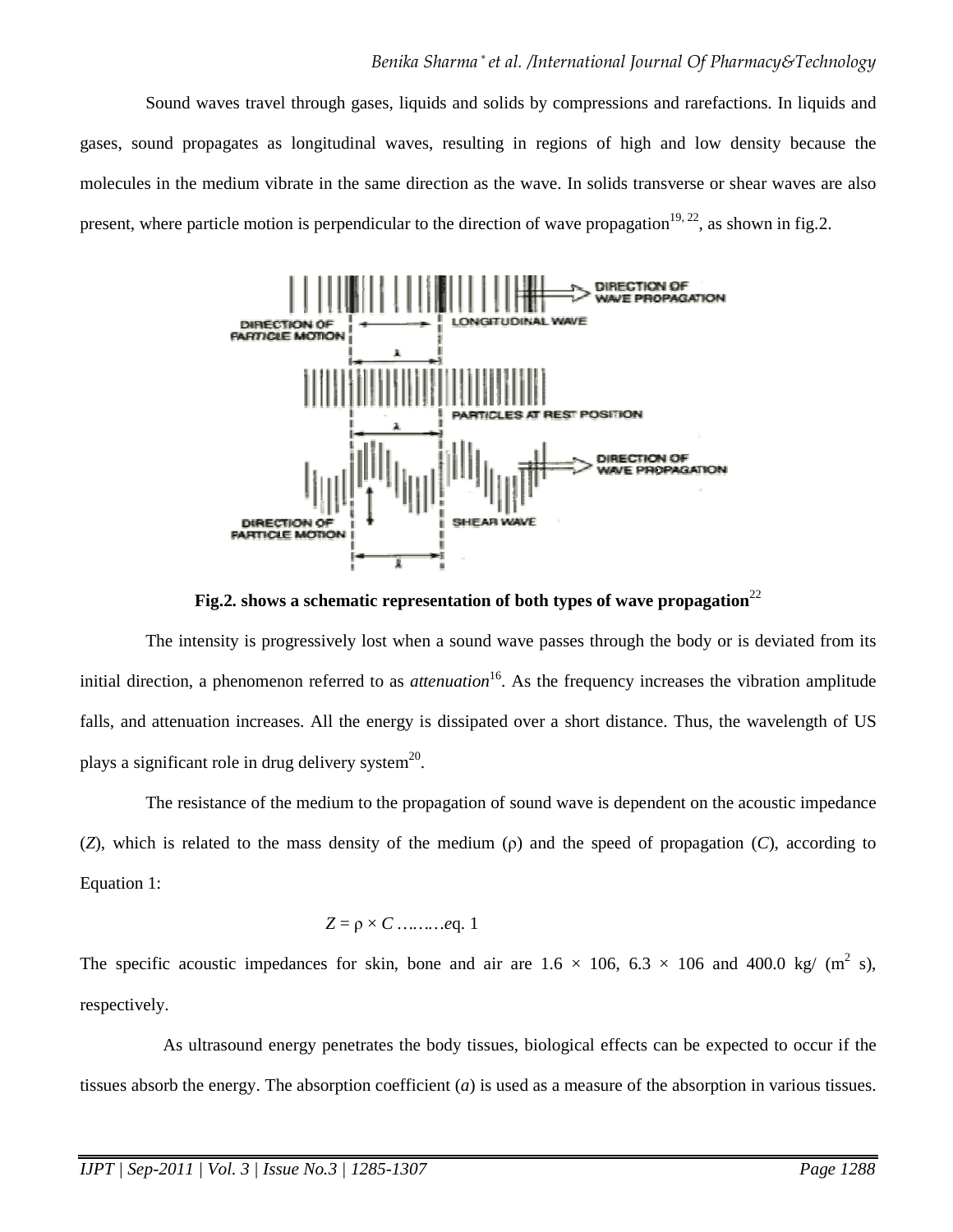*Benika Sharma \* et al. /International Journal Of Pharmacy&Technology*

For ultrasound consisting of longitudinal waves with perpendicular incidence on homogeneous tissues, Equation 2 applies:

$$
I(x) = I_0 \times e^{-ax}
$$
 .........eq. 2

Where  $I(x)$  is the intensity at depth  $x$ ,  $I_0$  is the intensity at the surface and  $a$  is the absorption coefficient. To transfer ultrasound energy to the body it is necessary to use a contact medium because of the high impedance of  $air^{23}$ .

### **3. Mechanism of Generation of Ultrasonic Waves**

Ultrasonic waves are generated by the phenomenon known as *piezoelectric effect*, in which the high frequency, alternating, electric current applies across a quartz or silicone dioxide crystal, or across certain polycrystalline materials such as lead- zirconate- titanate (PZT) and barium titanate. The crystal undergoes rhythmic deformation due to electric current, producing ultrasonic vibrations. In the process of ultrasonic wave generation, electric energy is converted into mechanical energy in the form of oscillations, which generates acoustic waves<sup>3,</sup> 14, 16, 19, 23-25. The electrical block diagram of the generation system is given in fig.3. Ultrasound can be applied either continuously or in a pulsed manner.



**Fig.3: Electrical block diagram in the ultrasonic generation system**20.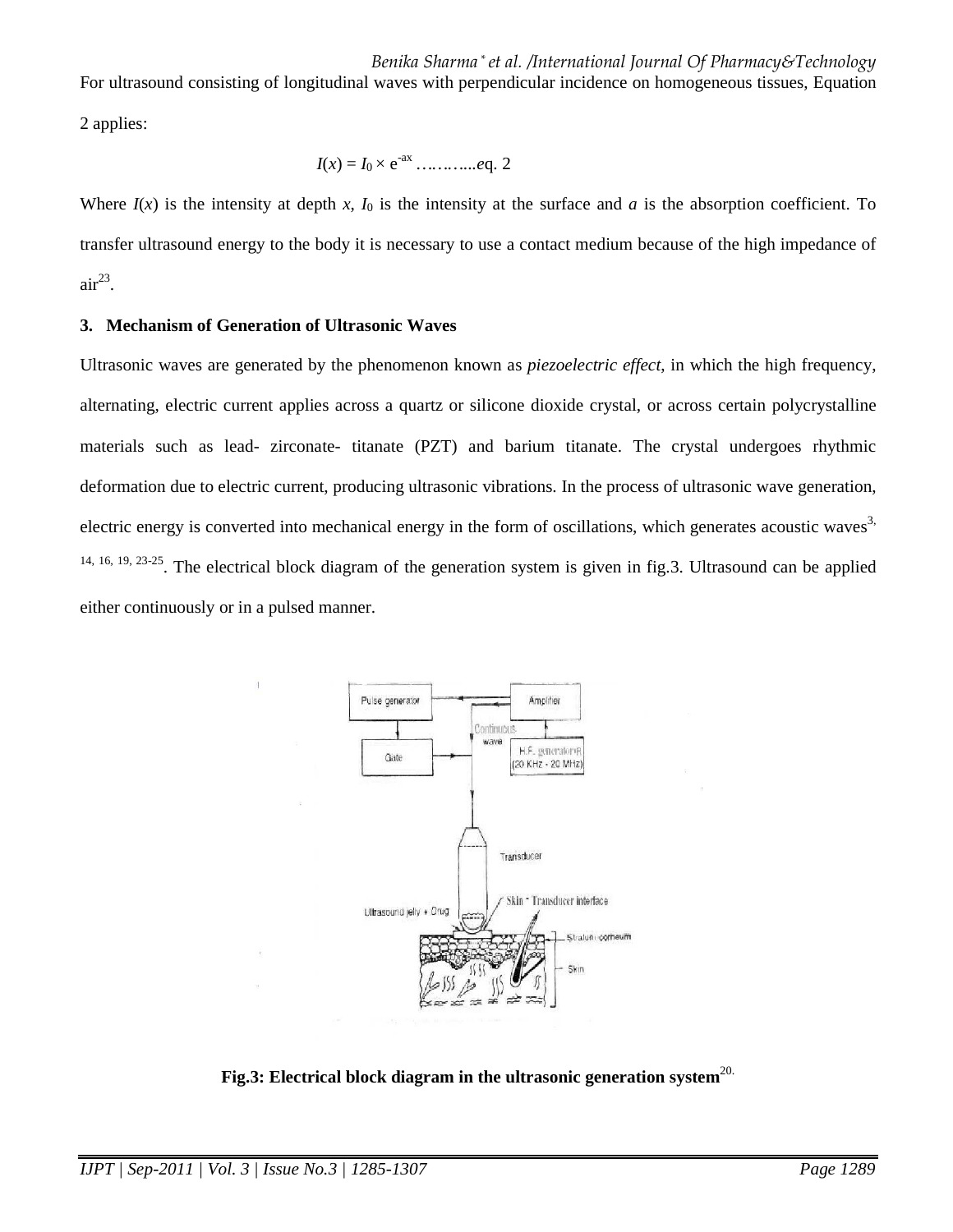# **4. VARIOUS TYPES OF MECHANISM FOR SONOPHORESIS**

Although considerable attention has been given to the investigation of sonophoresis in the past years, its mechanisms were not clearly understood, reflecting the fact that several phenomena may occur in the skin upon ultrasound exposure. These include:

- Cavitation (generation and oscillation of gas bubbles).
- Thermal effects (temperature increase).
- Induction of convective transport.
- Mechanical effects (occurrence of stresses due to pressure variation induced by ultrasound)  $^{26}$

# **Cavitation effects**

Cavitation is the formation of gaseous cavities in a medium ultrasound exposure. The primary cause for cavitation is ultrasound -induced pressure variation in the medium<sup>16</sup>. It is further of 2 types  $6, 8, 13, 16$ :

- 1. Inertial cavitation: The rapid growth and collapse of a bubble.
- 2. Stable cavitation: The slow oscillatory motion of a bubble in an ultrasound field.

Collapse of cavitation bubbles releases a shock wave that can cause structural

alteration in the surrounding tissue. The cavitational effects vary inversely with ultrasound frequency and directly with ultrasound intensity $^{13, 16}$ .

 At higher frequencies it becomes difficult to generate cavitation due to the fact that the time between the positive and negative acoustic pressures becomes too short, diminishing the ability of dissolved gas within the medium to diffuse into the cavitation nuclei  $3-4$ . For example, application of ultrasound at 20 kHz induced transdermal transport enhancements of up to 1000 times higher than those induced by therapeutic ultrasound<sup>27</sup>. Fig.4 showing the mechanism of ultrasound induced cavitation.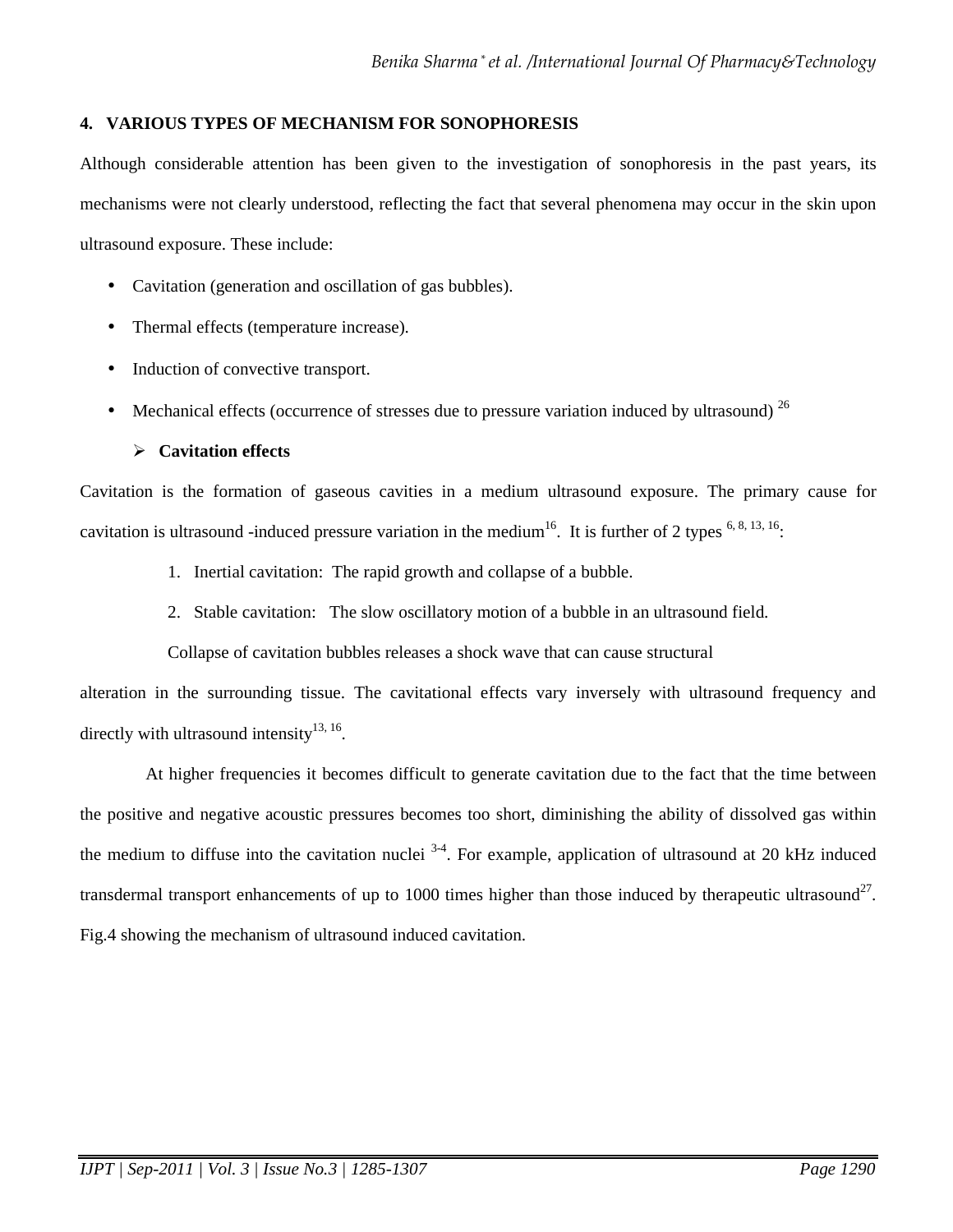

**Fig.4: Enhanced transdermal permeation by cavitation upon application of ultrasound**<sup>14</sup>

# **Thermal effects**

Ultrasound does not pass through tissues with 100% efficiency. During its propagation, the ultrasound wave is partially scattered and absorbed by the tissue medium, resulting in attenuation of the emitted wave. The lost energy is converted into heat, while the remainder of the wave penetrates into and propagates through the medium<sup>24</sup>.

# **Convective transport**

Fluid velocities are generated in porous medium exposed to ultrasound due to interference of the incident and reflected ultrasound waves in the diffusion cell and oscillations of the cavitation bubbles. Experimental findings suggest that convective transport does not play an important role in the observed transdermal enhancement<sup>26</sup>.

# **Mechanical effects**

Ultrasound is a longitudinal pressure wave inducing sinusoidal pressure variations in the skin, which, in turn, induce sinusoidal density variation. At frequencies greater than 1 MHz, the density variations occur so rapidly that a small gaseous nucleus cannot grow and cavitational effects cease. But other effects due to density variations, such as generation of cyclic stresses because of density changes that ultimately lead to fatigue of the medium, may continue to occur. Lipid bilayers, being self-assembled structures, can easily be disordered by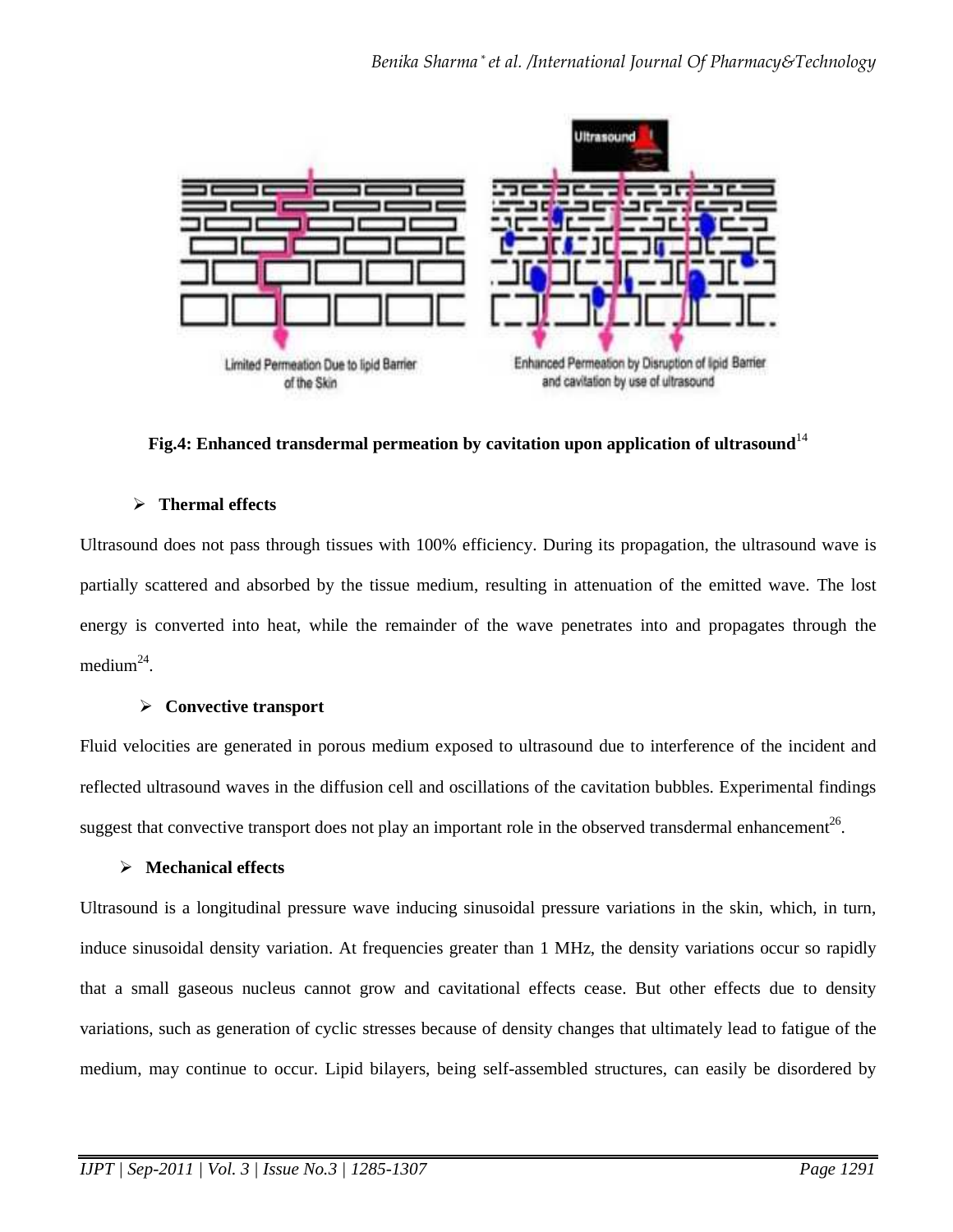these stresses, which result in an increase in the bilayer permeability. This increase is, however, non-significant and hence mechanical effects do not play an important role in therapeutic sonophoresis. Thus, cavitation induced lipid bilayer disordering is found to be the most important cause for ultrasonic enhancement of transdermal  $transport<sup>16</sup>$ .

## **5. DEPENDENCE OF SONOPHORETIC SKIN PERMEABILISATION ON ULTRASOUND**

- **Frequency:** Attenuation of an acoustic wave is inversely proportional to its frequency, and thus as the frequency increases, the ultrasound penetrates less deeply into the skin<sup>28</sup>. Low-frequency ultrasound (*f*~20 kHz) is significantly more potent in enhancing skin permeability compared to therapeutic ultrasound  $(f \sim 1-3 \text{ MHz})^4$ .
- **Intensity:** The skin conductivity increases with increasing intensity, but upto a certain point, and then drops off. This is due to the increase in the total energy put into the system with increasing ultrasound intensity. The linearity between skin conductivity and ultrasound intensity may break down at higher intensities (I > 15 W/cm<sup>2</sup>) due to other effects such as 'acoustic decoupling' which is a phenomena where cavitation generated near the ultrasound source results in the formation of large number of gaseous cavities, thus reducing the amount of energy delivered to the system<sup>29</sup>.

 The intensity *I* is directly dependent on the acoustic energy *E* emitted and the speed of sound *c* in the medium, according to Equation 3:

$$
I = c E
$$
 ......eq. 3

Energy  $E$  is itself dependent on the density of the propagation medium  $r$ , on the total pressure  $p$  (equal to the sum of the atmospheric pressure and the pressure created by the ultrasound wave) and on the speed of sound  $c$ , as Equation 4 shows:

$$
E = p^2 / rc^2
$$
 (eq. 4)

The employed intensities usually lie between 0.5 and 2 W/cm  $^{28}$ .

• **Mode:** Ultrasound can be applied in continuous or pulsed (sequential) mode. The rise in temperature is faster and more intense with the continuous mode. Hikima et al. (1998) have shown an increase of transdermal diffusion of prednisolone in vitro by 2-5 fold when increasing the exposure time from 10 to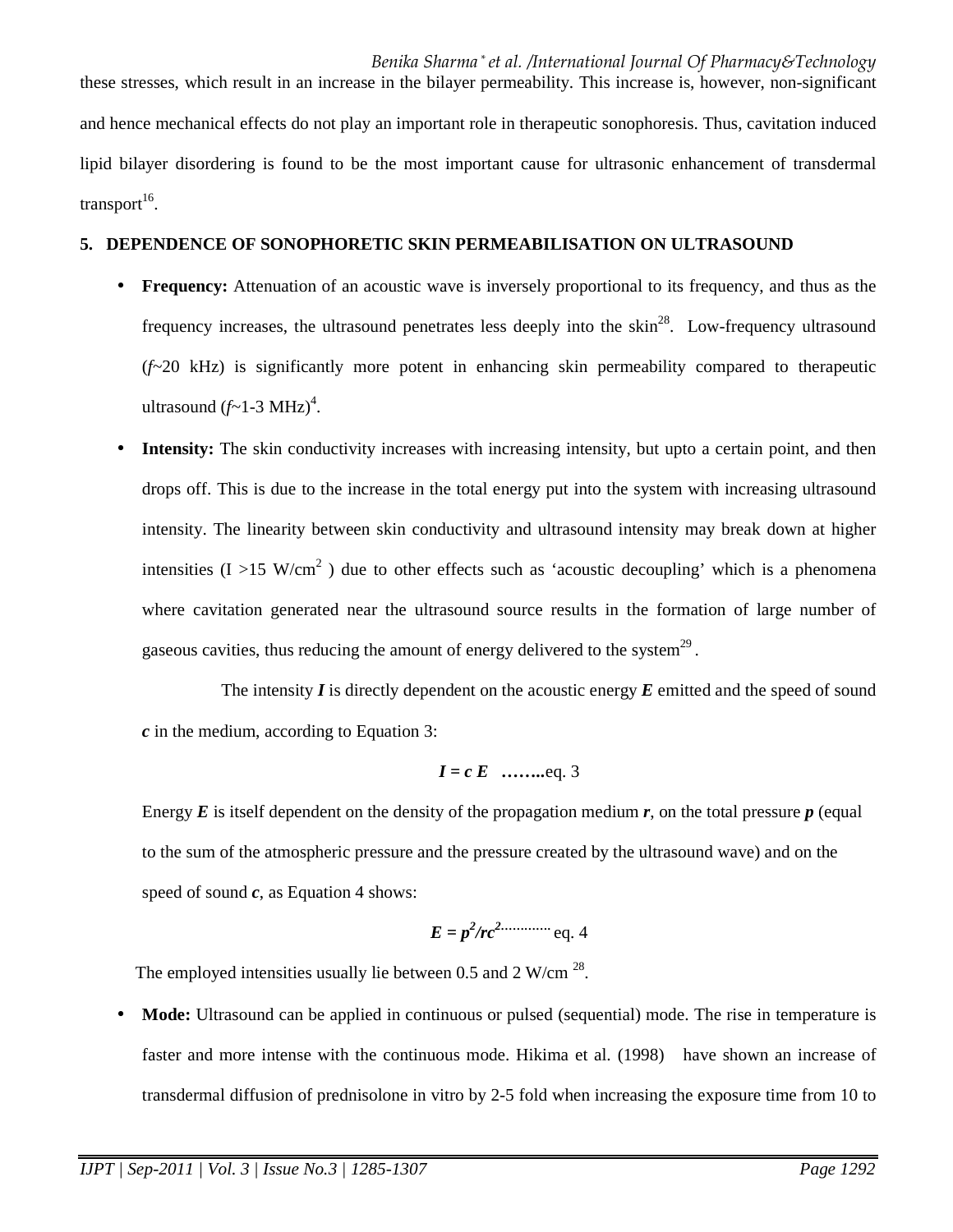*Benika Sharma \* et al. /International Journal Of Pharmacy&Technology* 60 min with 1 MHz ultrasound at intensity 4.3 W/cm<sup>2</sup> in continuous mode<sup>30</sup>. The pulsed mode is frequently used because it reduces the severity of side effects such as thermal effects. Boucaud et al. (2001) have shown the more effectiveness of pulsed mode in increasing transdermal penetration of fentanyl<sup>31</sup>.

**Threshold energy:** Skin conductivity enhancement is directly proportional to the incident ultrasound energy density. There exists a threshold ultrasound energy below which the effect of ultrasound on skin conductivity cannot be detected, and beyond the threshold value the conductivity increases with the energy density.

# *E = intensity* x *exposure time* x *duty cycle* ………..eq. 5

 In other words, regardless of the intensity (higher than the cavitation threshold intensity), exposure time, and duty cycle used in experiments, the effect of ultrasound on skin permeability is similar if the total energy density delivered to the skin is maintained constant (eq.5). The threshold energy density for affect permeability is about 222 J /cm<sup>2</sup>. The magnitude of the threshold depends on the skin itself and may vary between different skin models<sup>29</sup>.

# *6.* **VARIATION IN ENHANCEMENT OF SONOPHORESIS FOR VARIOUS DRUGS**

The observed enhancement for a particular drug depends significantly on the physicochemical and pharmacokinetic properties of the permeant, and hence varies from drug to drug. Another factor of great importance in the selection of drugs is their biological half-life; the lower the half-life, the faster the rate at which steady state levels in blood are attained<sup>26</sup>. The sonophoretic enhancement of transdermal drug transport can be quantitatively predicted based on knowledge of two physiochemical properties of the drug: passive skin permeability,  $P^P$  and octanol–water partition coefficient,  $K_{\alpha/w}$ , using the following Equation 6:

$$
K_{0/w}^{0.75}
$$
\n
$$
e \sim \frac{1}{(4 \times 10^4) P^P}
$$
\n3.18.2

Where '*e*' is the relative sonophoretic transdermal transport enhancement defined as: [(sonophoretic permeability **/** passive permeability) -1]. The drugs having a predicted *e* value smaller than 1 exhibit no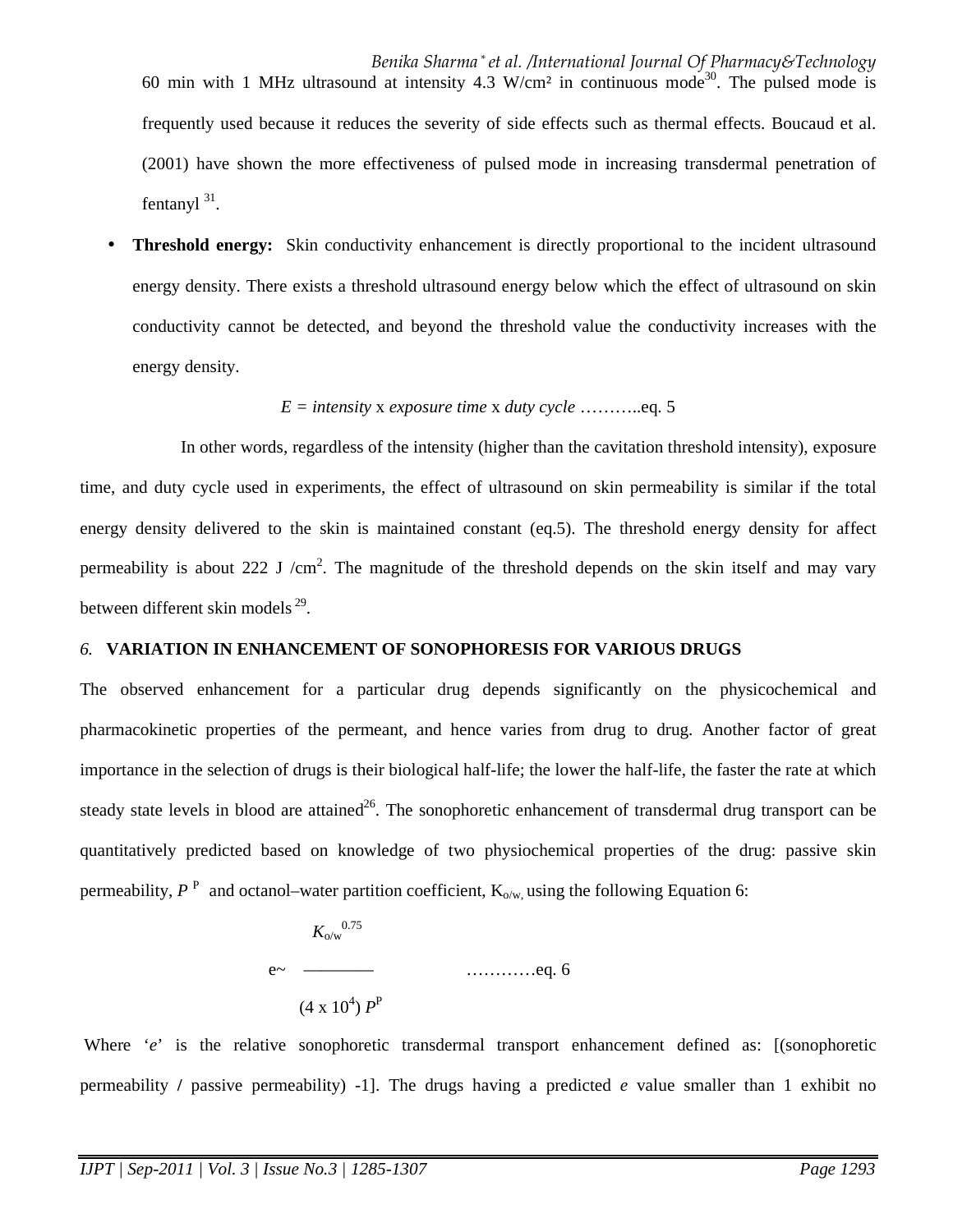*Benika Sharma \* et al. /International Journal Of Pharmacy&Technology* sonophoretic enhancement (e.g., Lidocaine and salicylic acid) whereas all those having a predicted *e* value equal to or greater than 1 do exhibit sonophoretic enhancement (e.g., Hydrocortisone and indomethacin)  $32$ . The drugs passively diffusing through the skin at a slow rate are most enhanced by the application of ultrasound  $26$ .

# **7. MARKETED PRODUCTS**

- **Microlysis:** The Microlysis developed by Ekos is designed to deliver ultrasound and thrombolytic (clotdissolving) drug directly into the area of a brain clot. The Microlysis device is a miniature catheter that is inserted into an artery in the brain until it reaches the clot. Drug is infused through the catheter to the tip, where a tiny ultrasound transmitter is located. The ultrasound and drug are designed to be administered simultaneously because it has been shown that ultrasound energy induces a temporary change in the structure of a clot that allows the drug to penetrate more efficiently into the inner reaches of the blockage<sup>25</sup>.
- Sonoderm Technology: The sonoderm is a device based on the generation of low frequency ultrasounds waves acting on a vibratory and thermal way, this technology is called ultrasonotherapy. ImaRx is now developing Sonolysis in which MRX-801 microbubbles and ultrasound waves are used to disperse the blood clots and restore blood flow<sup>33</sup>.
- **SonoPrep:** Sontra Medical Corporation is the pioneer of SonoPrep, a non-invasive and painless ultrasonic skin permeation technology. The medical device uses an ultrasonic method to make skin temporarily more permeable. The small, battery-powered device applies a low-frequency, ultrasonic energy to the skin for 15 seconds. The sound waves open small cavities in the skin by disorganizing the lipid bi-layer, creating tiny, reversible channels through which fluids can be extracted and delivered. The skin goes back to its normal state within 24 hours. Sontra is investigating the delivery of several large proteins and peptides by incorporating the use of the SonoPrep device in combination with transdermal patches to deliver the drug transdermally <sup>10, 25</sup>. Sontra Medical is also developing a vaccine against dengue fever <sup>25</sup>.
- **Patch-Cap and U-strip:** In June 2005, Dermisonics obtained the patent for the ultrasonic Patch-Cap and a flexible patch for transdermal delivery of drugs via ultrasound. The U-Strip is a drug delivery system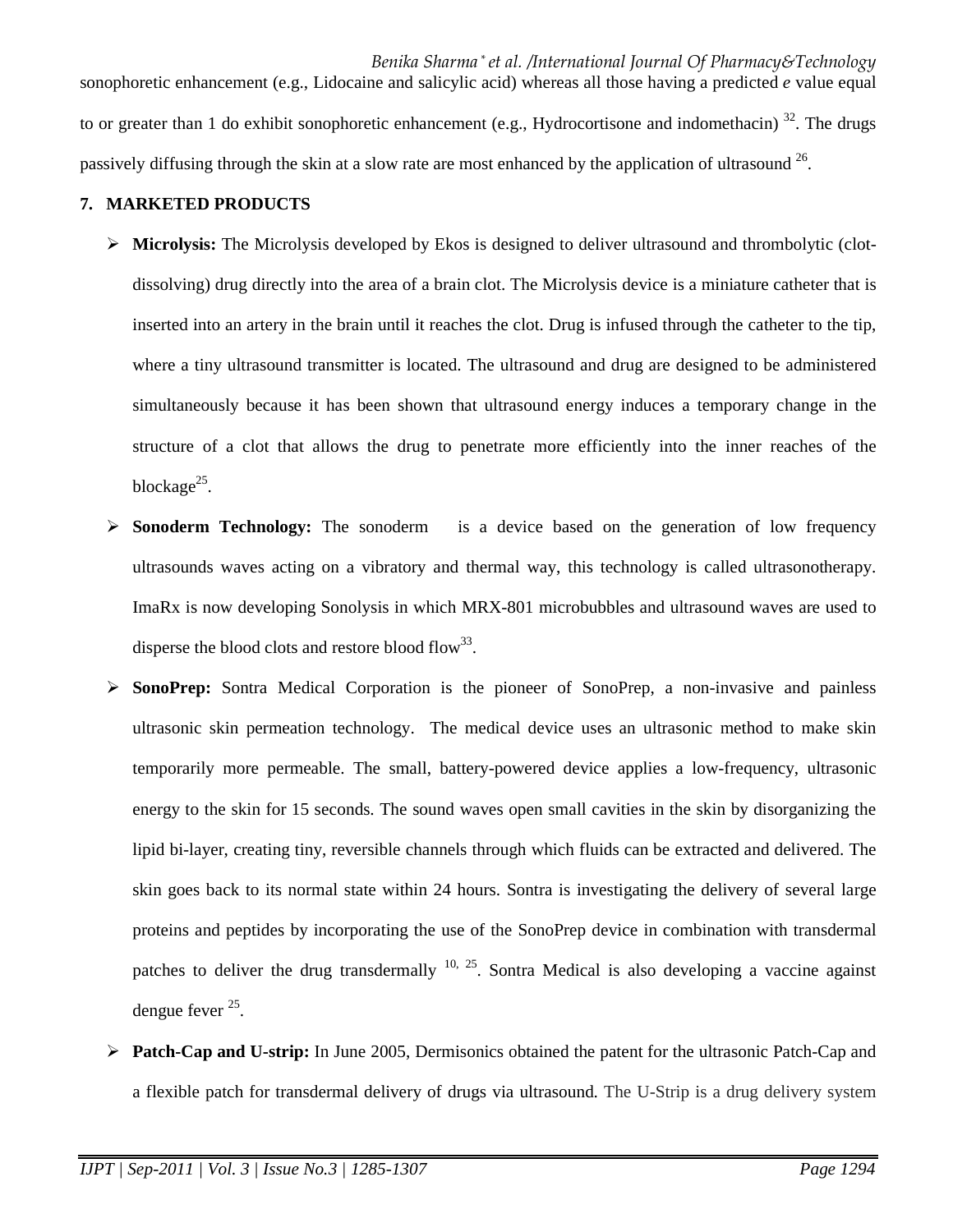*Benika Sharma \* et al. /International Journal Of Pharmacy&Technology* incorporating a transdermal patch in combination with microelectronics and ultrasonic technology. It has been designed to facilitate the needle-free delivery of drugs with large molecular structures, such as Insulin into the bloodstream $^{10, 25}$ .

## **8. USES OF SONOPHORESIS**

There are certain applications of sonophoresis technique in the transdermal drug delivery system as mentioned in table 1. And some are given as follows:

- Sonophoresis also used in treatment of glaucoma and corneal infection, to increase the permeability of drugs.
- Ultrasound can also be used for nail delivery of drugs  $2^5$ .
- In the treatment of sick fish by University of Maryland's Center of Marine Biotechnology. The current method uses intraperitoneal injections which are costly and highly labour intensive. In this experiment, ultrasound was applied to water containing fish and compound of interest. The ultrasound waves increases the permeability of compound into the tissues of the skin and gills. This method is highly cost and labour effective <sup>26</sup>.
- Ultrasound helps in treatment of wide varieties of sports injuries such as tennis elbow, tendon problems, repairing damaged ligaments, muscle spasms, stiff joints, fractured bones and cartilage. Also used in healing of wounds, skin rejuvenation, nerve stimulation, and improving the strength and elasticity of scar tissues  $3, 25, 34-35$ .
- Sonophoresis is used in the treatment of damaged  $\sin^3$ . Process of cavitation takes place during the treatment but the cavities disappear after the treatment and histological examination has shown that the skin is normal after treatment.
- Hormone delivery  $3, 25$ .
- Low-frequency ultrasonic gene delivery  $3, 25, 35$ .
- Ultrasound is used for Calcific Tendinitis of the shoulder  $3$ .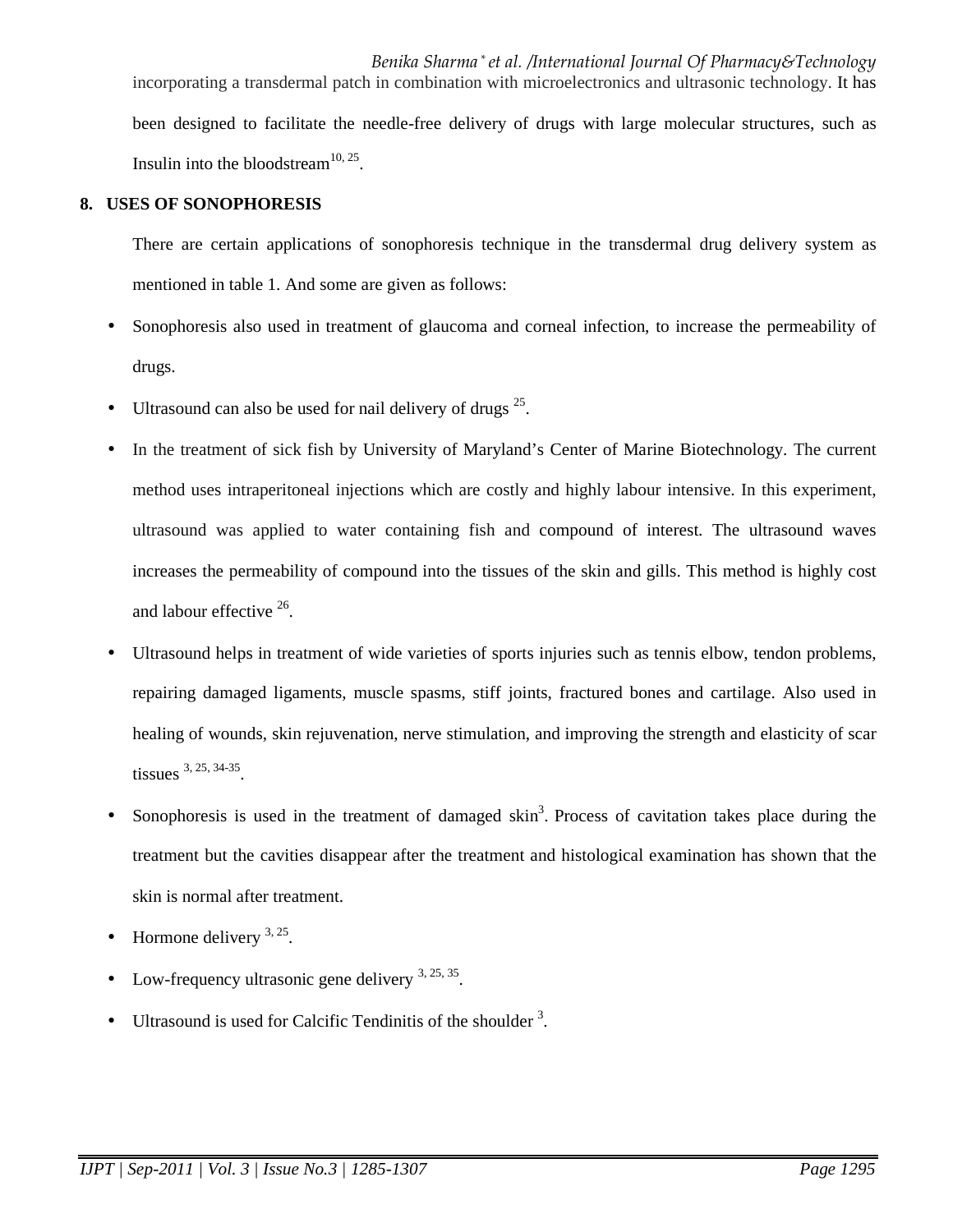- $\bullet$  The dolphin therapy and sonophoretic model<sup>3</sup>. The dolphin therapy arouses a great interest in the whole world, since it causes analgesic effects, removal of depression, and improvement of learning abilities of the children suffering from autism  $36$ .
- In surgery it helps in incision (dissection), welding (connection), built-up (regeneration), and treatment of biological tissues  $1, 14$ .
- Sonophoresis is also being used in drug enhancement in granulomas and tumors  $1, 14, 34-35$ .
- In addition to its effect in delivering compounds into the skin, sonophoresis is being investigated as a way of extracting compounds such as glucose <sup>14, 37</sup>.

**Table -1: Research on uses of sonophoresis to administer different drugs through the Skin.** 

| Compound                                                               | Formul-<br>ation                                              | <b>Experimental</b><br>conditions                                  | <b>Membrane</b><br>used                   | <b>Results</b>                                                                                                                                                                                                             | <b>Refere</b><br>nce |
|------------------------------------------------------------------------|---------------------------------------------------------------|--------------------------------------------------------------------|-------------------------------------------|----------------------------------------------------------------------------------------------------------------------------------------------------------------------------------------------------------------------------|----------------------|
| <b>Aldosteron</b><br>e<br>(either 3H)<br>or ${}^{14}C$<br>labelled)    | Solution<br>of the<br>radiolabe<br>lled<br>permeant<br>in PBS | 20 KHz,<br>$125mW/cm2$ ,<br>100msec<br>pulses applied<br>every sec | Human<br>cadaver<br>skin<br>In vitro      | 1400-fold increased<br>in concentration of<br>drug in skin                                                                                                                                                                 | 5                    |
| <b>Arnica</b><br>montana                                               | Gel                                                           | 1 MHz,<br>$0.5 W/cm2$ ,<br>P                                       | Rat skeletal<br>muscle                    | The<br>with<br>massage<br>arnica gel proved to<br>be an effective anti-<br>inflammatory<br>on<br>acute muscle lesion<br>in topic use,<br>also<br>show<br>the<br>ineffectiveness<br>of<br>Arnica<br>Montana<br>sonophoresis | 38                   |
| <b>Butanol</b><br>(either <sup>3</sup> H<br>or ${}^{14}C$<br>labelled) | Solution<br>of the<br>radiolabe<br>lled<br>permeant<br>in PBS | 20 KHz,<br>$125mW/cm2$ ,<br>100msec<br>pulses applied<br>every sec | Human<br>cadaver<br>skin<br>In vitro      | 29-fold increased in<br>concentration of drug<br>in skin                                                                                                                                                                   | 5                    |
| <b>Caffeine</b>                                                        | Solution<br>in $pH 7.4$<br>phosphat<br>e buffer               | 40 KHz,<br>$0.44$ W/cm <sup>2</sup> ,<br>C                         | <b>Hairless</b><br>mouse skin<br>In vitro | 4-fold increased in<br>concentration of drug<br>in skin                                                                                                                                                                    | 39                   |
| <b>Caffeine</b>                                                        | Drug<br>diluted in<br>saline                                  | 20 KHz,<br>$2.5 W/cm2$ ,<br>P                                      | Human and<br>hairless rat<br>skin         | Transdermal<br>transport of drug was<br>enhanced by both                                                                                                                                                                   | 31                   |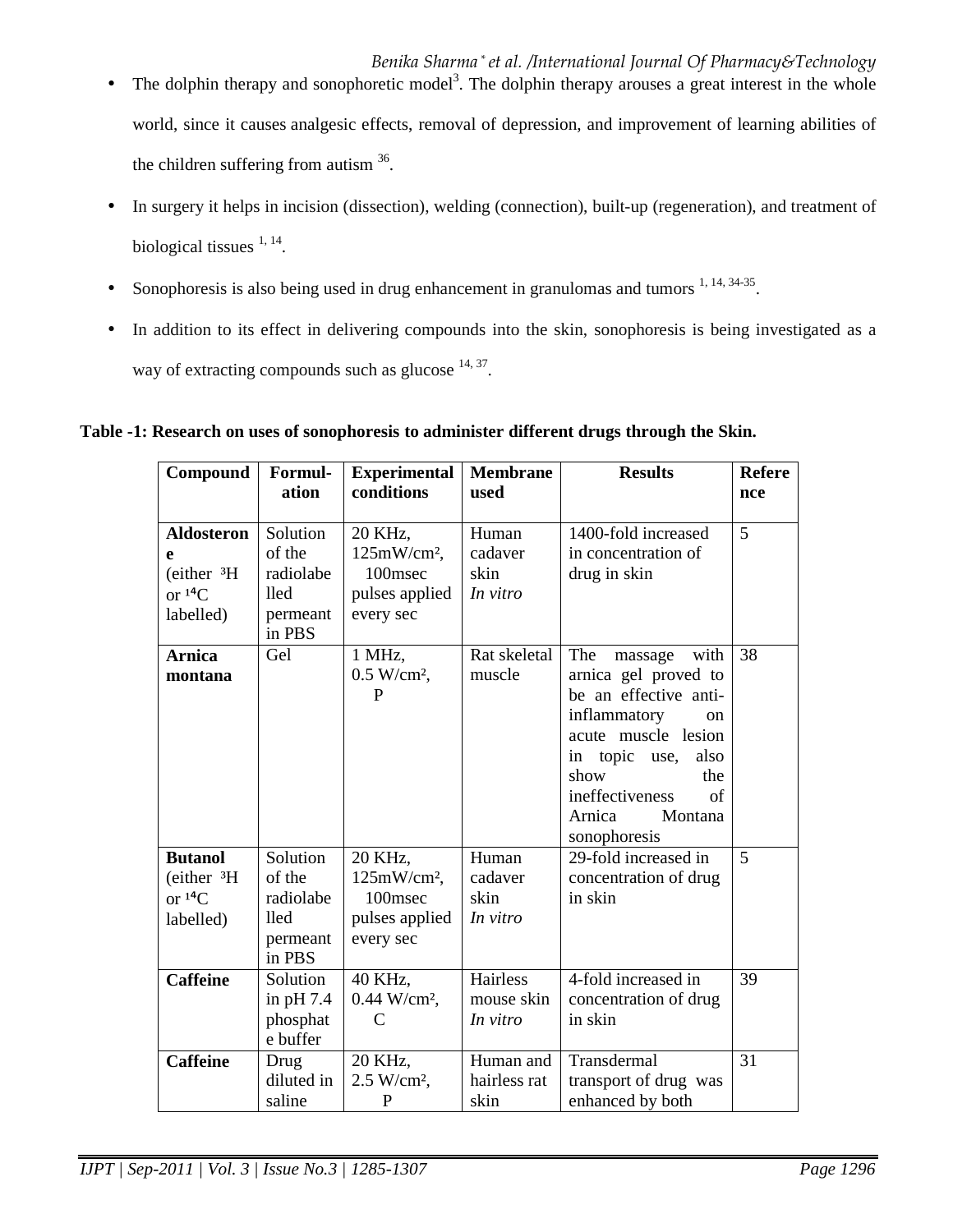|                        | solution           |                           |              | continuous and                           |    |
|------------------------|--------------------|---------------------------|--------------|------------------------------------------|----|
|                        |                    | 20 KHz,                   | In vitro     | pulsed mode                              |    |
|                        |                    | $2.5 W/cm2$ ,             |              |                                          |    |
|                        |                    |                           |              |                                          |    |
| Calcein &              | Calcein            | 41-445 KHz,               | Excised      | The calcein flux was                     | 40 |
| $D_2O$                 | dissolved          | 60-240                    | hairless rat | increased by 22.3-,                      |    |
|                        | in PBS             | $mW/cm^2$ ,               | skin         | $6.3$ -, and $3.8$ -fold at              |    |
|                        |                    | 30 min                    | In vitro     | frequencies of 41,                       |    |
|                        |                    |                           |              | 158, and                                 |    |
|                        |                    |                           |              | 445 KHz respectively                     |    |
| <b>Corticoste</b>      | Solution           | 20 KHz,                   | Human        | 80-fold increased in                     | 5  |
| rone                   | of the             | $125mW/cm2$ ,             | cadaver      | concentration of drug                    |    |
| (either <sup>3</sup> H | radiolabe          | 100msec                   | skin         | in skin                                  |    |
| or ${}^{14}C$          | lled               | pulses applied            | In vitro     |                                          |    |
| labelled)              | permeant<br>in PBS | every sec                 |              |                                          |    |
| Cyclospori             | Suspensi           | 20 KHz,                   | Rat skin     | 7-fold increased in                      | 41 |
| $n \, A$               | on                 | $0.8 W/cm^2$ ,            | In vitro     | concentration of drug                    |    |
|                        |                    | P                         |              | in skin                                  |    |
| <b>Digoxin</b>         | Tritiated          | 3.3 MHz,                  | Human and    | Treatment at                             | 42 |
|                        | Digoxin            | $1-3$ W/cm <sup>2</sup> , | hairless     | 3 W/cm <sup>2</sup> significantly        |    |
|                        |                    | C                         | mice skin    | increased absorption                     |    |
|                        |                    |                           | In vitro     | of digoxin across                        |    |
|                        |                    |                           |              | mouse skin but no                        |    |
|                        |                    |                           |              | enhancement across                       |    |
|                        |                    |                           |              | human skin                               |    |
| <b>Doxorubici</b>      | Micellar-          | 20,476 KHz,               | Rats         | Application of                           | 43 |
| n                      | encapsula          | $1 W/cm^2$ ,              | In vivo      | ultrasound in                            |    |
|                        | ted                | $15 \text{ min}$          |              | combination                              |    |
|                        | doxorubi           | treatment                 |              | with drug therapy                        |    |
|                        | cin                |                           |              | was effective in                         |    |
|                        |                    |                           |              | reducing tumor                           |    |
|                        |                    |                           |              | growth                                   |    |
|                        |                    |                           |              | rate, irrespective of                    |    |
|                        |                    |                           |              | which frequency was                      |    |
|                        |                    |                           |              | employed                                 |    |
| <b>EMLA</b>            | Cream              | 1 MHz,                    | Human        | 10, 30, 60-min                           | 44 |
|                        |                    | $1 W/cm^2$ ,              | volunteers   | <b>EMLA</b> application                  |    |
|                        |                    | $10 \text{ min}$          |              | and sonophoresis<br>aided EMLA           |    |
|                        |                    | treatment                 |              |                                          |    |
|                        |                    |                           |              | application were<br>statistically better |    |
|                        |                    |                           |              | than control.                            |    |
|                        |                    |                           |              | The sonophoresis                         |    |
|                        |                    |                           |              | aided EMLA                               |    |
|                        |                    |                           |              | application was not                      |    |
|                        |                    |                           |              | satisfactory as                          |    |
|                        |                    |                           |              | compared to the 60                       |    |
|                        |                    |                           |              | min application of                       |    |
|                        |                    |                           |              | <b>EMLA</b> cream                        |    |
| <b>Estradiol</b>       | Solution           | 20 KHz,                   | Human        | 3-fold increased in                      | 5  |
|                        |                    |                           |              |                                          |    |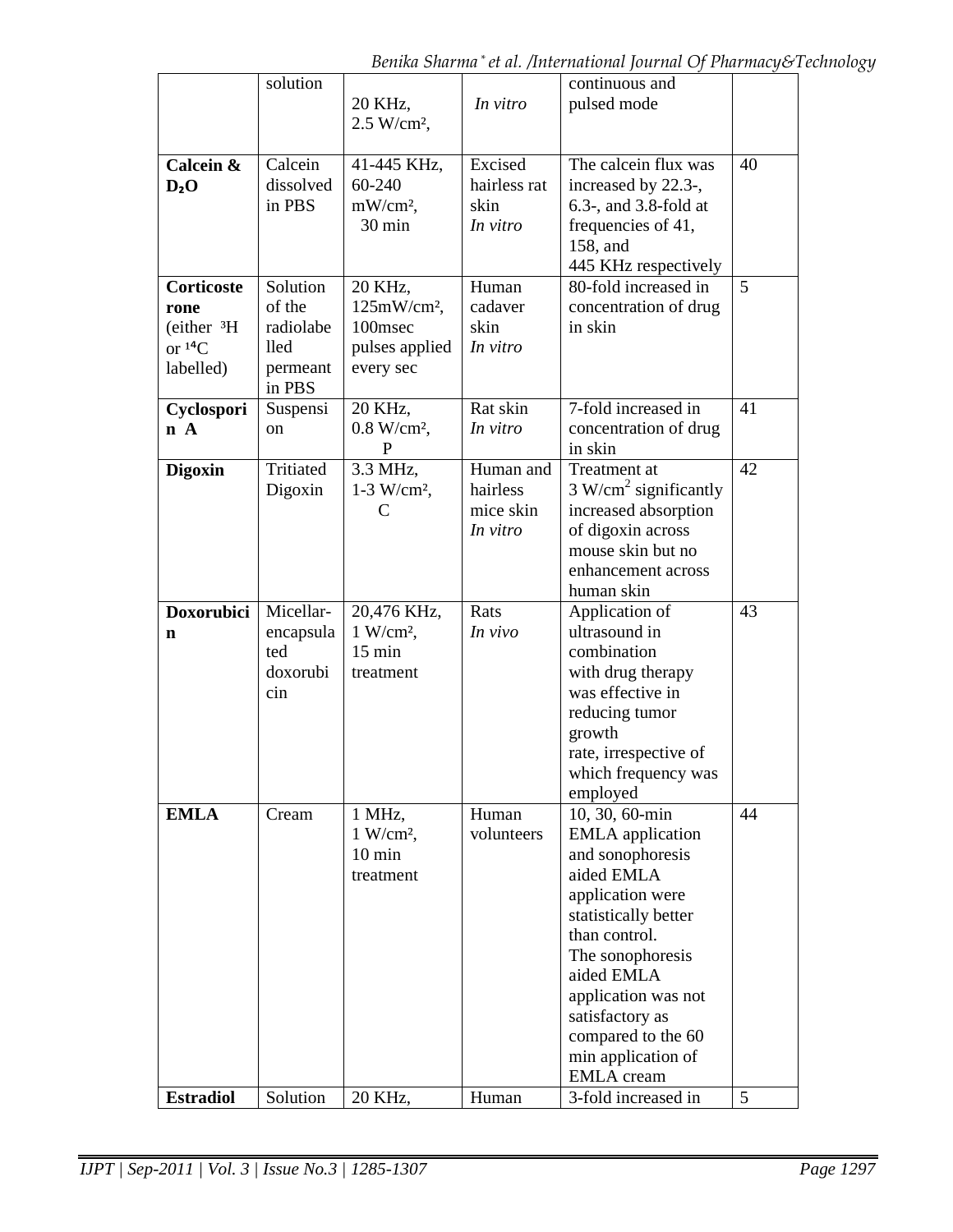*Benika Sharma \* et al. /International Journal Of Pharmacy&Technology*

| (either 3H)      | of the             | $125mW/cm2$ ,              | cadaver      | concentration of drug                    |    |
|------------------|--------------------|----------------------------|--------------|------------------------------------------|----|
| or ${}^{14}C$    | radiolabe          | 100msec                    | skin         | in skin                                  |    |
| labelled)        | lled               | pulses applied             | In vitro     |                                          |    |
|                  | permeant           | every sec                  |              |                                          |    |
|                  | in PBS<br>Solution | 20 KHz,                    | Human and    | Pulsed mode was                          | 31 |
| Fentanyl         | in PBS             | $2.5 W/cm2$ ,              | hairless rat | found to be more                         |    |
|                  |                    | P                          | skin         | effective in                             |    |
|                  |                    |                            |              | increasing                               |    |
|                  |                    | 20 KHz,                    | In vitro     | penetration of                           |    |
|                  |                    | $2.5 W/cm2$ ,              |              | fentanyl                                 |    |
|                  |                    | C                          |              |                                          |    |
| Heparin          | Solution           | 20 KHz,                    | Pig skin     | 21-fold increased in                     | 45 |
|                  | of                 | $7 W/cm^2$ ,               | In vitro     | concentration of drug                    |    |
|                  | Heparin            | P                          |              | in skin                                  |    |
| Hyalurona        | Solution           | 1 MHz,                     | Rabbit       | Synovial fluid                           | 46 |
| $\mathbf n$      |                    | $0.4 W/cm2$ ,              | In vivo      | analysis revealed                        |    |
|                  |                    | $10 \text{ min}$           |              | increased absorption                     |    |
|                  |                    | treatment                  |              | and fluorescence                         |    |
|                  |                    |                            |              | microscopy showed                        |    |
|                  |                    |                            |              | deeper penetration of<br>both HA1000 and |    |
|                  |                    |                            |              |                                          |    |
|                  |                    |                            |              | HA3000, more so<br>with the latter       |    |
| <b>Ibuprofen</b> | Cream              | 1 MHz,                     | Human        | Ibuprofen                                | 47 |
|                  |                    | $1 W/cm2$ ,                | (Target      | phonophoresis found                      |    |
|                  |                    | $\mathsf{C}$               | knee joint)  | to be effective and                      |    |
|                  |                    |                            | In vivo      | generally well                           |    |
|                  |                    |                            |              | tolerated after 10                       |    |
|                  |                    |                            |              | therapy sessions                         |    |
|                  |                    |                            |              | but it was not                           |    |
|                  |                    |                            |              | superior to                              |    |
|                  |                    |                            |              | conventional                             |    |
|                  |                    |                            |              | ultrasound                               |    |
|                  |                    |                            |              | in patients with knee                    |    |
|                  |                    |                            |              | osteoarthritis                           |    |
| Indometha        | Ointment           | 1 MHz,                     | Rats         | $0.75$ W/cm <sup>2</sup> appeared        | 48 |
| cine             |                    | 0.25, 0.5, 0.75,           | In vivo      | to be the most                           |    |
|                  |                    | $1 \text{ W/cm}^2$ ,       |              | effective intensity in                   |    |
|                  |                    | C                          |              | improving the<br>transdermal             |    |
|                  |                    |                            |              |                                          |    |
|                  |                    |                            |              | absorption of<br>indomethacin, while     |    |
|                  |                    |                            |              | the 10 min ultrasound                    |    |
|                  |                    |                            |              | treatment was the                        |    |
|                  |                    |                            |              | most effective                           |    |
| <b>Insulin</b>   | Insulin            | 20 KHz,                    | Rats         | For the 60 min                           | 49 |
|                  | reservoir          |                            | In vivo      | exposure group, the                      |    |
|                  |                    | $100$ mW/cm <sup>2</sup> , |              | glucose level was                        |    |
|                  |                    |                            |              | found to decrease                        |    |
|                  |                    | $20$ or $60$ min           |              | from the baseline to                     |    |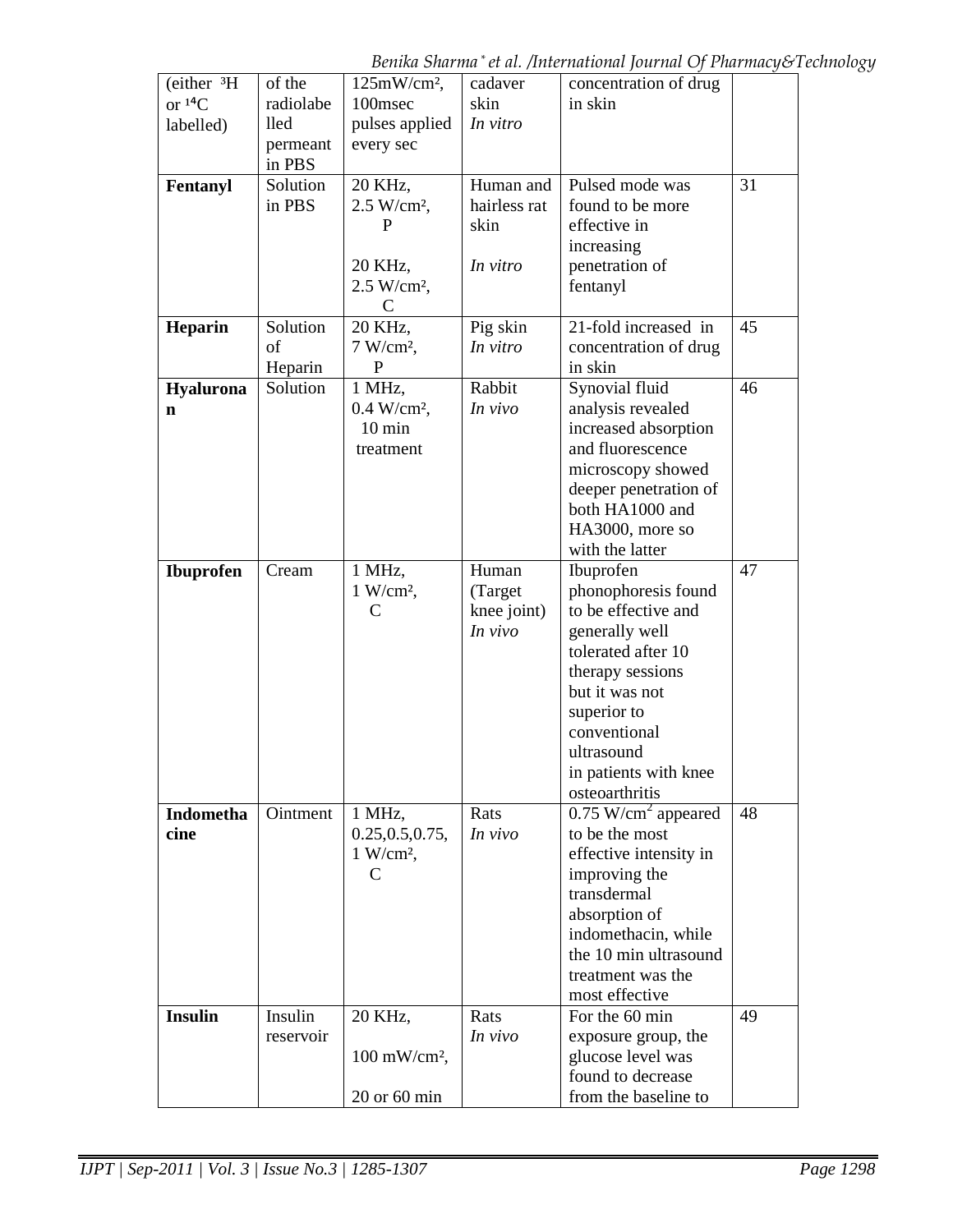|                  |             | treatment                  |              | $-267.5 \pm 61.9$ mg/dL        |    |
|------------------|-------------|----------------------------|--------------|--------------------------------|----|
|                  |             |                            |              |                                |    |
|                  |             |                            |              | in 1 h.                        |    |
|                  |             |                            |              |                                |    |
|                  |             |                            |              | Moreover, the 20 min           |    |
|                  |             |                            |              | group had essentially          |    |
|                  |             |                            |              | the same result as the         |    |
|                  |             |                            |              | 60 min exposure at a           |    |
|                  |             |                            |              | similar intensity,             |    |
|                  |             |                            |              | which indicates that           |    |
|                  |             |                            |              | the expose                     |    |
|                  |             |                            |              | time does not need to          |    |
|                  |             |                            |              | be as long for                 |    |
|                  |             |                            |              | delivery                       |    |
| Ketorolac        | Gel         | 1 MHz,                     | Rats         | The drug showed                | 50 |
| <b>Trometha</b>  |             | $1 W/cm2$ ,                | In vivo      | significant anti-              |    |
| mine             |             | P                          |              | hyperalgesic and anti-         |    |
|                  |             |                            |              | inflammatory effects           |    |
|                  |             |                            |              |                                |    |
| Lanthanu         | Suspensi    | 10 and 16                  | Hairless     | The 5 min exposure             | 51 |
| m                | on          | MHz,                       | guinea pigs  | of skin to the                 |    |
| hydroxide        |             | $0.2 W/cm^2$ ,             | In vivo      | ultrasound induced             |    |
|                  |             | 5 or 20 min                |              | rapid facilitation of          |    |
|                  |             |                            |              | LH transport via an            |    |
|                  |             |                            |              | intercellular route            |    |
| Lidocaine        | Gel         | 0.5 MHz,                   | Healthy      | Surface anaesthesia            | 52 |
| Hydrochlo        |             | $2W/cm^2$ ,                | volunteers   | sonophoresis group             |    |
| ride             |             | C                          |              | showed a                       |    |
|                  |             |                            |              | significantly higher           |    |
|                  |             |                            |              | pain threshold than            |    |
|                  |             |                            |              | other groups                   |    |
| <b>Mannitol</b>  | $3H -$      | 20 KHz,                    | Pig skin     | The intensity at               | 8  |
|                  | mannitol    | 2.39-33.46                 | In vitro     | which enhancement              |    |
|                  | in PBS      | $W/cm^2$ ,                 |              | is maximum occurs at           |    |
|                  | solution    | P                          |              | about 14 W/cm <sup>2</sup> for |    |
|                  |             |                            |              | 20 KHz and about 17            |    |
|                  |             | 40 kHz,                    |              | $W/cm2$ for 40 KHz.            |    |
|                  |             |                            |              |                                |    |
|                  |             | $0.40 - 43.3$              |              | The skin conductivity          |    |
|                  |             | $W/cm^2$ ,                 |              | enhancement was                |    |
|                  |             | P                          |              | found to be inversely          |    |
|                  |             |                            |              | proportional to the            |    |
|                  |             |                            |              | distance of horn from          |    |
|                  |             |                            |              | skin                           |    |
| <b>Morphine</b>  | Solution    | 40 KHz,                    | Hairless     | 10-fold increased in           | 39 |
|                  | in $pH 7.4$ | $0.44$ W/cm <sup>2</sup> , | mouse skin   | concentration of drug          |    |
|                  | phosphat    | C                          | In vitro     | in skin                        |    |
|                  | e buffer    |                            |              |                                |    |
| Oligonucle       | Radiolab    | 20 KHz,                    | Full         | Successful delivery            | 53 |
| otides           | elled       | $2.4 W/cm2$ ,              | thickness    | of antisense                   |    |
|                  | solution    | P                          | pig skin     | oligonucleotides               |    |
|                  | of drug in  |                            | In vitro     |                                |    |
|                  | <b>PBS</b>  |                            |              |                                |    |
| <b>Salicylic</b> | Solution    | 20 KHz,                    | Hairless rat | Application of low-            | 5  |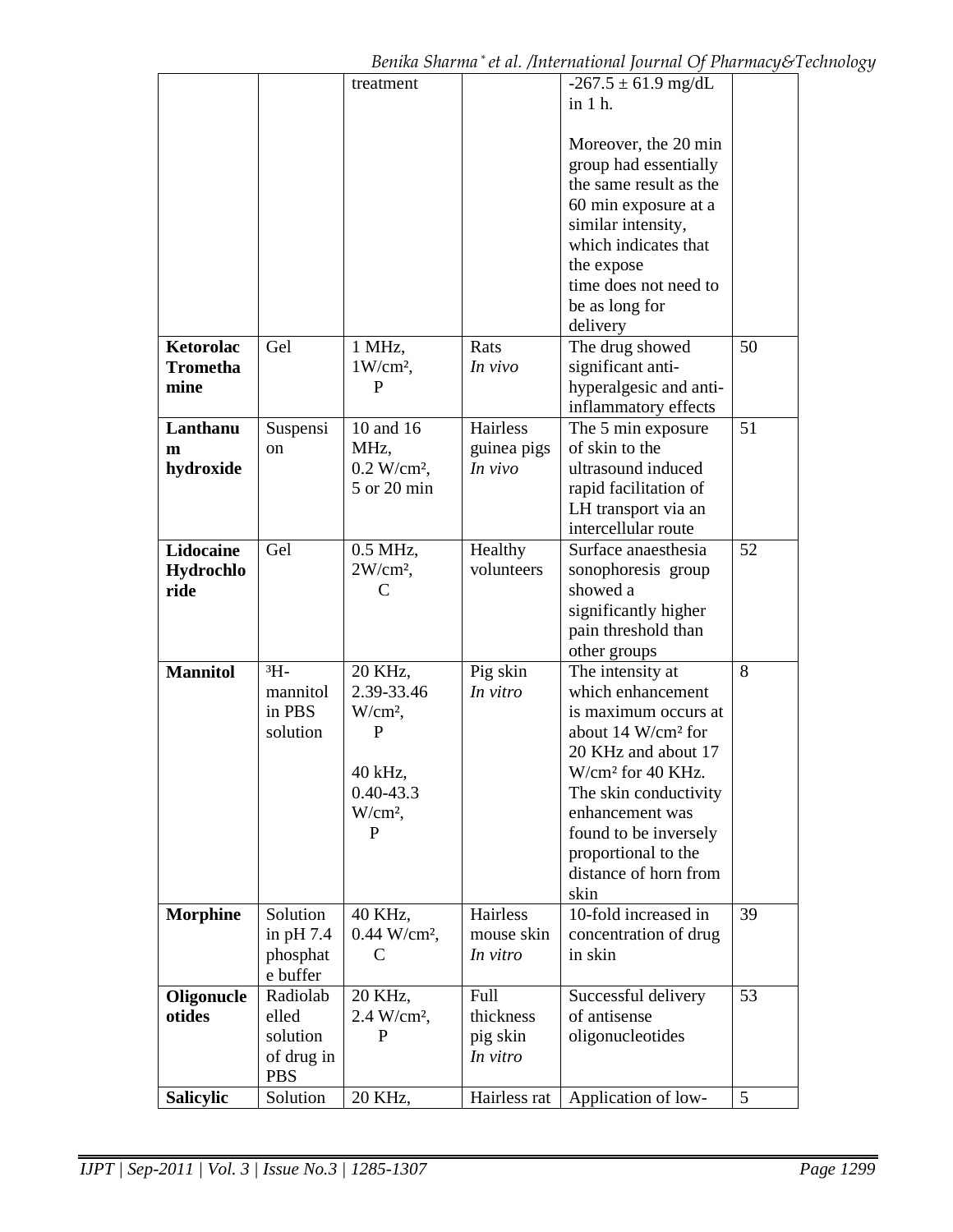| acid                   |           | $125mW/cm2$ ,               | skin        | frequency ultrasound              |    |
|------------------------|-----------|-----------------------------|-------------|-----------------------------------|----|
| (either 3H)            |           | 100msec                     | In vivo     | enhances transdermal              |    |
| or ${}^{14}C$          |           |                             | Human       |                                   |    |
|                        |           | pulses applied              |             | salicylic acid                    |    |
| labelled)              |           | every sec                   | cadaver     | transport in vivo by at           |    |
|                        |           |                             | skin        | least 300-fold, an                |    |
|                        |           |                             | In vitro    | enhancement                       |    |
|                        |           |                             |             | comparable to the                 |    |
|                        |           |                             |             | 400-fold                          |    |
|                        |           |                             |             | enhancement                       |    |
|                        |           |                             |             | measured in vitro                 |    |
|                        |           |                             |             | across human cadaver              |    |
|                        |           |                             |             | skin                              |    |
| <b>Salicylic</b>       | Gel       | 2,10,16 MHz,                | Hairless    | Sonophoresis for 20               | 54 |
| acid                   |           | $0.2 W/cm^2$ ,              | guinea pigs | min at 2 MHz caused               |    |
|                        |           | 20 min                      | In vivo     | no significantly                  |    |
|                        |           | treatment                   |             | increase, but at 10               |    |
|                        |           |                             |             | and 16 MHz                        |    |
|                        |           |                             |             | significantly elevated            |    |
|                        |           |                             |             |                                   |    |
|                        |           |                             |             | drug transport by 4               |    |
|                        |           |                             |             | and 2.5-fold                      |    |
|                        |           |                             |             | respectively                      |    |
| <b>Sucrose</b>         | Solution  | 20 KHz,                     | Human       | 5000-fold increased               | 5  |
| (either 3H)            | of the    | $125mW/cm^2$ ,              | cadaver     | in concentration of               |    |
| or ${}^{14}C$          | radiolabe | 100msec                     | skin        | drug in skin                      |    |
| labelled)              | lled      | pulses applied              | In vitro    |                                   |    |
|                        | permeant  | every sec                   |             |                                   |    |
|                        | in PBS    |                             |             |                                   |    |
| <b>Testostero</b>      | Solid     | 1 MHz,                      | Rat         | Low-frequency                     | 55 |
| ne                     | Lipid     | $0.5 W/cm2$ ,               | abdomen     | ultrasound resulted in            |    |
|                        | Micro-    | $\mathcal{C}$               | skin        | higher                            |    |
|                        | particles |                             | In vitro    | transdermal                       |    |
|                        |           | 20 KHz,                     |             | permeation than high-             |    |
|                        |           | 2.5, 3.25,                  |             | frequency                         |    |
|                        |           | $5 W/cm2$ ,                 |             |                                   |    |
|                        |           | P                           |             |                                   |    |
| <b>Triamcinol</b>      | Gel       | 1,3 MHz,                    | Mouse skin  | The highest                       | 56 |
| one                    |           | $1,2.5$ W/cm <sup>2</sup> , | In vitro    | permeation was                    |    |
| <b>Acetonide</b>       |           | C and P                     |             | observed at an                    |    |
|                        |           |                             |             | ultrasound conditions             |    |
|                        |           |                             |             |                                   |    |
|                        |           |                             |             | of 1 MHz, $2.5$ W/cm <sup>2</sup> |    |
|                        |           |                             |             | and in continuous                 |    |
|                        |           |                             |             | mode                              |    |
| Water                  | Solution  | 20 KHz,                     | Human       | 113 -fold increased in            | 5  |
| (either <sup>3</sup> H | of the    | $125mW/cm2$ ,               | cadaver     | concentration of drug             |    |
| or ${}^{14}C$          | radiolabe | 100msec                     | skin        | in skin                           |    |
| labelled)              | lled      | pulses applied              | In vitro    |                                   |    |
|                        | permeant  | every sec                   |             |                                   |    |
|                        | in PBS    |                             |             |                                   |    |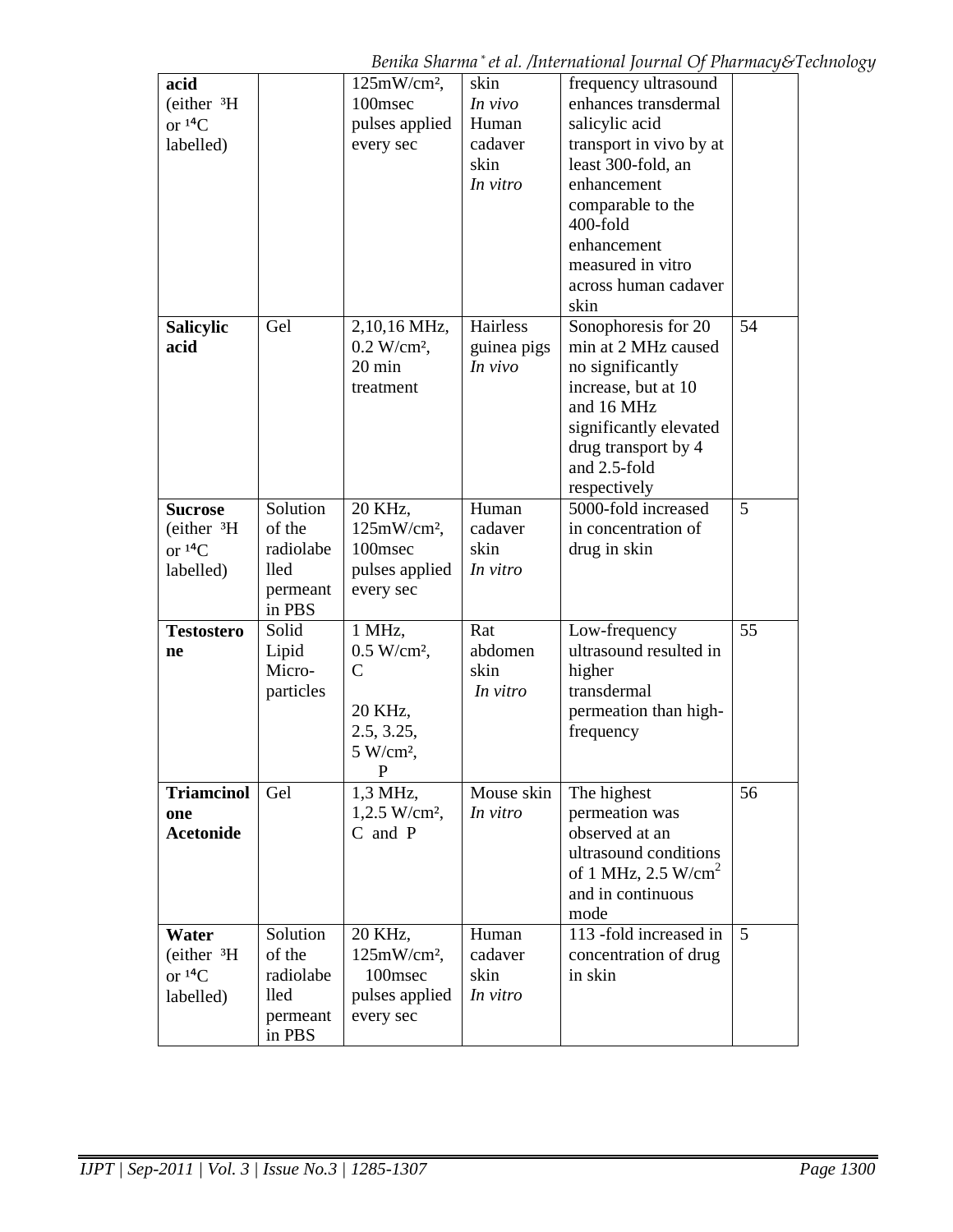- **Vaccination:** In recent years, the potential for exploiting the skin for purposes of vaccination has received a great deal of attention. Transcutaneous immunization provides access to the immune system of the skin, which is dominated by densely distributed and potent antigen presenting cells (Langerhans cells). Langerhans cells have been shown to play essential roles in the activation of T cell- mediated immune reactions against a wide variety of antigens. In order for this technique to be practical, the vaccine, which is generally a large molecule or complex, has to penetrate the stratum corneum barrier<sup>3, 23</sup>.
- **► Gene Therapy:** Another future application for ultrasound as a topical enhancer, which seems to show promise, lies in the field of topical gene therapy. Gene therapy is a technique for correcting defective genes that are responsible for disease development, most commonly by replacing an 'abnormal' diseasecausing gene with the 'normal' gene. The most obvious candidate diseases for cutaneous gene therapy are the severe forms of particular genodermatoses (monogenic skin disorders), such as epidermolysis bullosa and ichthyosis, healing of cutaneous wounds such as severe burns and skin wounds of diabetic origin. Topical gene therapy acquires the penetration of a large complex to or through the skin. Ultrasound pretreatment of the skin will increase its permeability and permit the delivery of the carrying vector <sup>3, 23</sup>.

### **Conclusion**

From the study done by the article, it may be concluded that ultrasound can markedly increase percutaneous absorption. Understanding of the mechanisms by which biological effects are produced is still insufficiently understood, and more recent research on this is indicated if the therapeutic potential of ultrasound is to be fully realised. Proper choice of ultrasound parameters including ultrasound energy dose, frequency, intensity, pulse length, and distance of transducer from the skin is critical for efficient sonophoresis.

 Several experiments performed by several investigations suggest that cavitation disorganizes the lipid bilayers of the skin through which enhanced transport of drugs may occur. Various studies have indicated that application of ultrasound under conditions used for sonophoresis does not cause any permanent damage to the skin or underlying at definite conclusion more work is required before arriving at definite conclusion regarding the safety of ultrasound exposure. Low-frequency sonophoresis has been shown to increase skin permeability to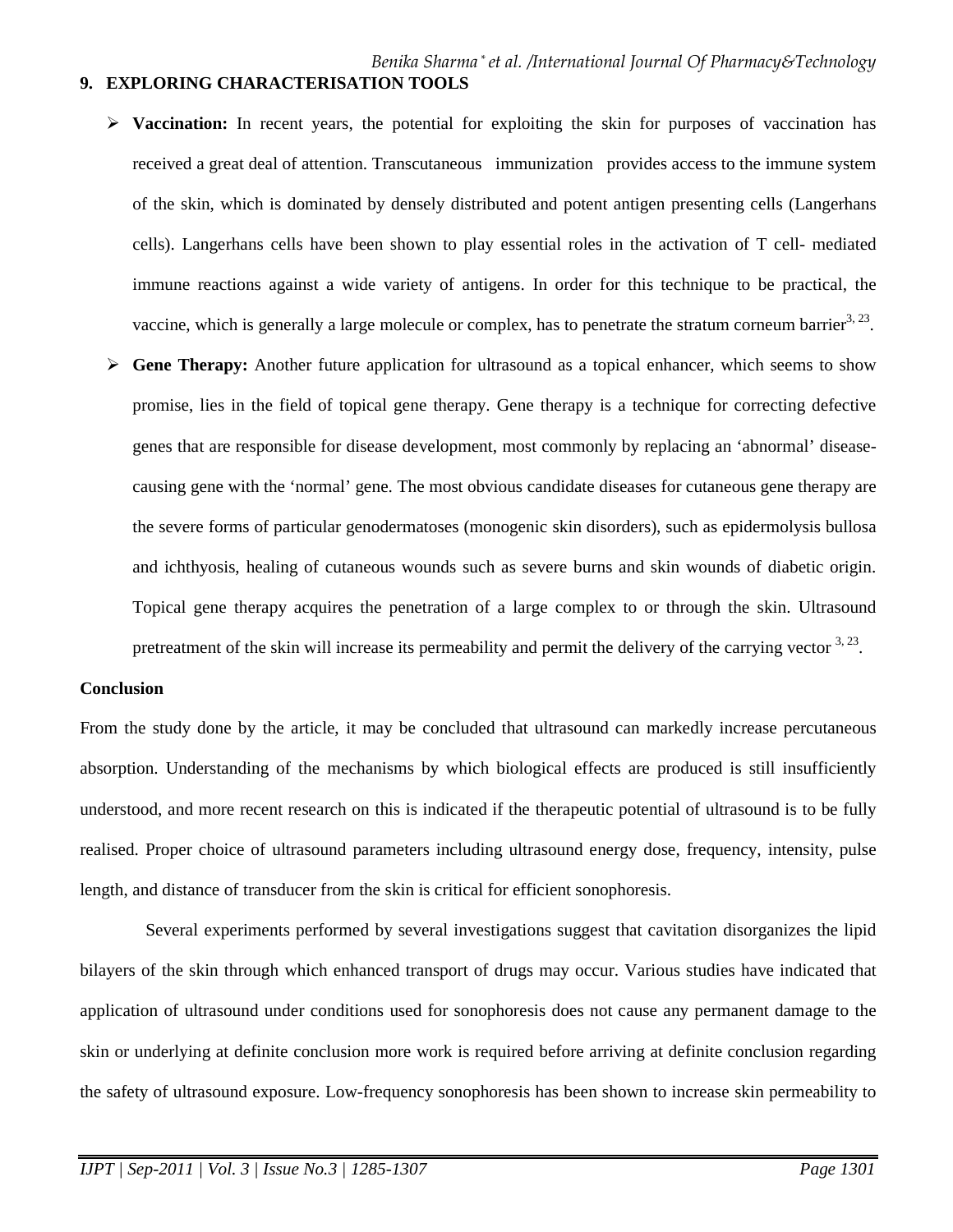*Benika Sharma \* et al. /International Journal Of Pharmacy&Technology* a variety of low as well as high molecular weight drugs. Ultrasound mediated enhancement of transdermal transport is mediated by inertial cavitation. Collapse of cavitation bubbles near the stratum cornuem is hypothesized to disrupt its structure due to cavitation generated shock waves or microjets. Future research is also required for the better implementation of the ultrasonic technique as it is an eminent technology.

### **References**

- 1. Jain NK. Controlled and novel drug delivery. Transdermal drug delivery. 1<sup>st</sup> ed. India: CBS publishers and Distributors; 2002, pp. 101-129.
- 2. Tezel A, Sens A, and Mitragotri S. A Theoretical Analysis of Low-Frequency Sonophoresis: Dependence of Transdermal Transport Pathways on Frequency and Energy Density. Pharmaceutical Research, 2002, Vol. 19, pp.1841-1846.
- 3. Pahade A, Jadhav VM, Kadam VJ. Sonophoresis: an overview. International Journal of Pharmaceutical Sciences Review and Research, 2010, Vol. 3, pp. 24-32.
- 4. Tezel A, Sens A, Tuchscherer J, and Mitragotri S. Frequency Dependence of Sonophoresis. Pharmaceutical Research, 2001, Vol. 18, pp.1694-1700.
- 5. Mitragotri S, Blankschtein D, and Langer R. Transdermal drug delivery using low- frequency sonophoresis. Pharmaceutical research, 1996, Vol. 13, pp. 411-420.
- 6. Tang H, Wang CCJ, Blankschtein D, and Langer R. An Investigation of the Role of Cavitation in Low-Frequency Ultrasound-Mediated Transdermal Drug Transport. Pharmaceutical Research, 2002, Vol. 19, pp.1160-1169.
- 7. Ogura M, Paliwal S, Mitragotri S. Low-frequency sonophoresis: Current status and future prospects. Advanced Drug Delivery Reviews, 2008, Vol. 60, pp. 1218–1223.
- 8. Terahara T, Mitragotri S, Kost J, Langer R. Dependence of low-frequency sonophoresis on ultrasound parameters; distance of the horn and intensity. International Journal of Pharmaceutics, 2002, Vol. 235, pp. 35-42.
- 9. Allen LV, Popovich NG, Ansel HC. Ansel's pharmaceutical dosage forms and drug delivery systems. Transdermal drug delivery systems. 8<sup>th</sup> ed. India: Gopsons papers ltd.; 2006, pp. 298-315.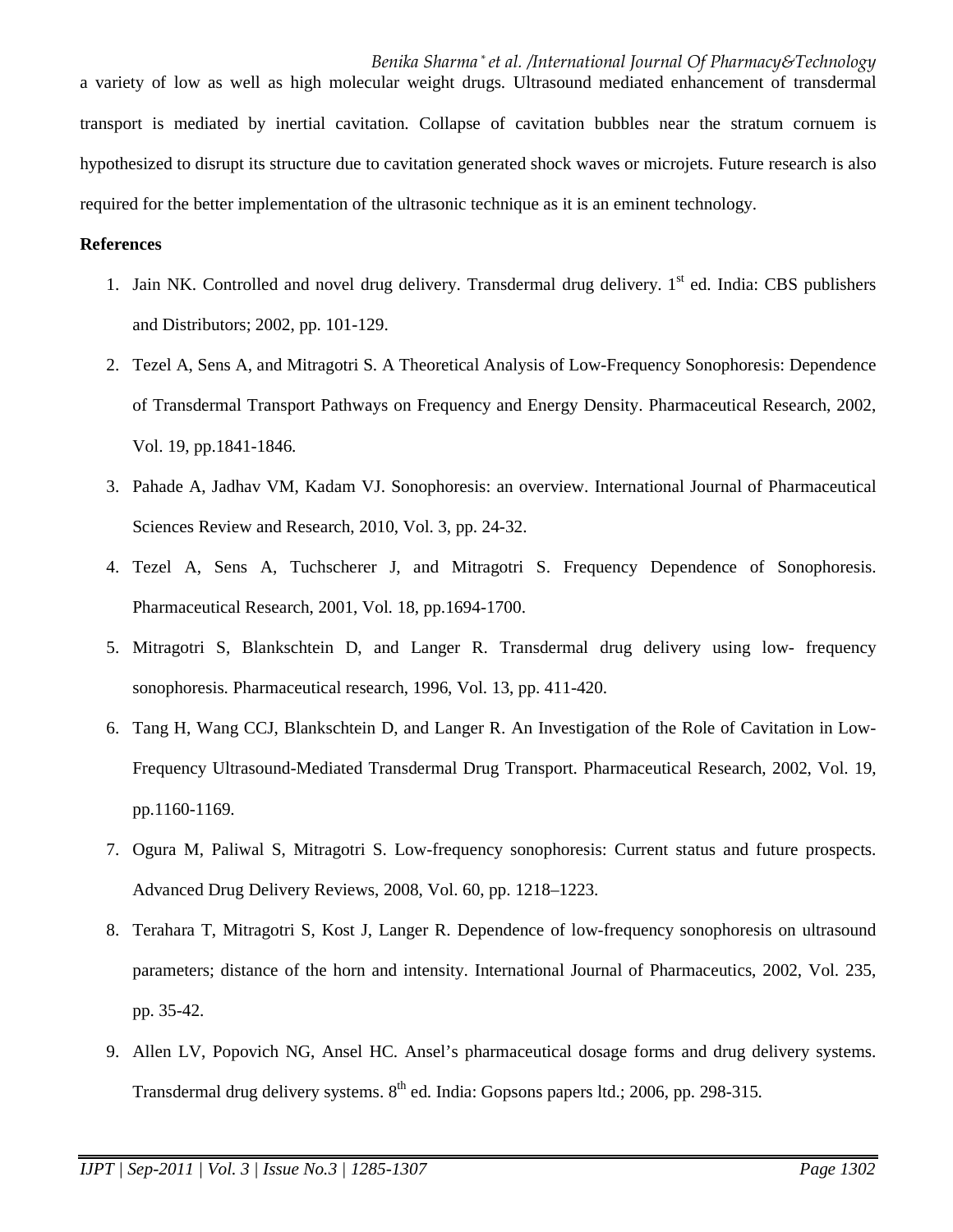- *Benika Sharma \* et al. /International Journal Of Pharmacy&Technology* 10. Sinha VR, Kaur MP. Permeation enhancers for transdermal drug delivery. Drug Dev Ind Pharm, 2000, Vol. 26, pp.1131-1140.
- 11. Mathur V, Satrawala S, Rajput MS. Physical and chemical penetration enhancers in transdermal drug delivery system. Asian journal of pharmaceutics, 2010, Vol. 218, pp. 173-183.
- 12. Naik A, Kalia YN, and Guy RH. Transdermal drug delivery: overcoming the skin's barrier function*.*  Research focuses, 2000, Vol. 3, pp.318-326.
- 13. Dekker M. Handbook of pharmaceutical controlled release technology. Donald L. Wise. Enhancement of transdermal transport using ultrasound in combination with other enhancers.  $1<sup>st</sup>$  ed. India: Replika press pvt. Ltd.; 2005. pp. 607-616.
- 14. Verma R. Phonophoresis: Transdermal drug transport by ultrasound. Pharmainfo.net, 2008.
- 15. Kumar R and Philip A. Modified Transdermal Technologies: Breaking the Barriers of Drug Permeation via the Skin. Tropical Journal of Pharmaceutical Research, 2007, Vol. 6, pp.633-644.
- 16. Chávez JJE, Martínez DB, González MAV et al. The Use of Sonophoresis in the Administration of Drugs throughout the Skin. Journal of pharmacy and pharmaceutical sciences, 2009, Vol.12, pp.88 – 115.
- 17. Gandhi M, Verma S, Shukla S. Various approaches to transdermal drug delivery system. Journal of natura conscientiae, 2010, Vol.1, pp.227-232.
- 18. Bhowmik D, Chiranjib ,Chandira M, Jayakar B, Sampath KP. Recent advances in transdermal drug delivery system. International Journal of PharmTech Research, 2010, Vol. 2, pp.68-77.
- 19. Bruinewoud H. Ultrasound-Induced Drug Release from Polymer Matrices [dissertation]. Eindhoven University of technology (2005) 6-9.
- 20. Jain NK. Controlled and novel drug delivery. Sonophoresis: Biophysical basics of transdermal drug delivery. 1<sup>st</sup> ed. India: CBS publishers and Distributors; 2002. pp. 209-233.
- 21. Kremkau F.W. Diagnostic Ultrasound: Physical Principles and Exercises. 4th Ed. W.B. Saunders Philadelphia, PA; 1993.
- 22. NDT Education Resource Center. [Serial online], Brian Larson, Editor, 2001-2011[cited 2011 june 1], The Collaboration for NDT Education, Iowa State University, Available from: URL: www.ndt-ed.org.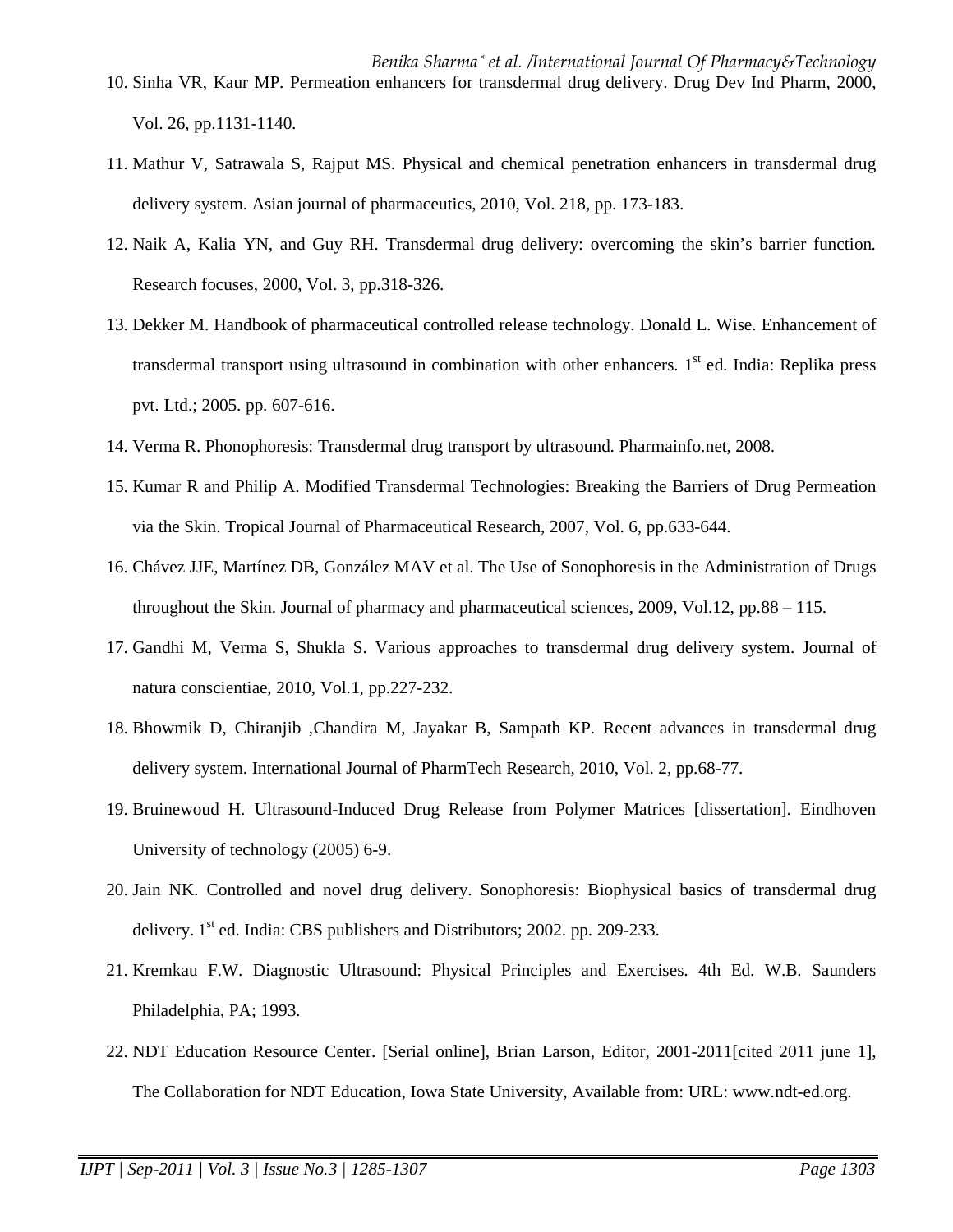*Benika Sharma \* et al. /International Journal Of Pharmacy&Technology* 23. Ilana Lavon and Joseph Kost. Ultrasound and transdermal drug delivery. Drug discovery today, 2004, Vol. 9, pp.670-676.

- 24. Basson E. Effect on ultrasound on transdermal permeation of diclofenac and the temperature effect on human skin [dissretation]. Stellenbosch University 2005: 3-30.
- 25. Rao R and Nanda S. Sonophoresis: recent advancements and future trends. Journal of Pharmacy and Pharmacology, 2009, Vol. 61, pp.689–705.
- 26. Joshi A, Raje J. Sonicated transdermal drug transport. Journal of Controlled Release , 2002, Vol. 83, pp.13-22.
- 27. Smith NB. Perspectives on transdermal ultrasound mediated drug delivery. International Journal of Nanomedicine, 2007, Vol. 2, pp.585–594.
- 28. Rashed Al-Fagih MI. Transdermal Delivery System of Testosterone Using Solid Lipid Particles [dissertation]. King Saud University 2000: 27-35.
- 29. Mitragotri S, Farrell J, Tang H, Terahara T et al. Determination of threshold energy dose for ultrasoundinduced transdermal drug transport. Journal of controlled release, 2000, Vol. 63, pp.41–52.
- 30. Hikima T, Hirai Y, Tojo K. Effect of ultrasound application on skin metabolism of Prednisolone 21- Acetate. Pharmaceutical research, 1998, Vol.15, pp.1680-1683.
- 31. Boucaud A, Machet L, Arbeille B, Machet MC et al. In vitro study of low-frequency ultrasoundenhanced transdermal transport of fentanyl and caffeine across human and hairless rat skin. International Journal of Pharmaceutics, 2001, Vol. 228, pp.69–77.
- 32. Mitragotri S, Blankschtein D, and Langer R. An Explanation for the Variation of the Sonophoretic Transdermal Transport Enhancement from Drug to Drug. Journal of Pharmaceutical Sciences, 1997, Vol. 86, pp.1190-1192.
- 33. Revolutionizing Cardiovascular Treatment. Drug *Delivery Technology*. [Serial online] 2007 [cited 2011 may 26]. Available from: URL: www.pharmavision.co.uk.
- 34. Paliwal S, Mitragotri S. Therapeutic opportunities in biological responses of ultrasound. Ultrasonics, 2008, Vol. 48, pp.271–278.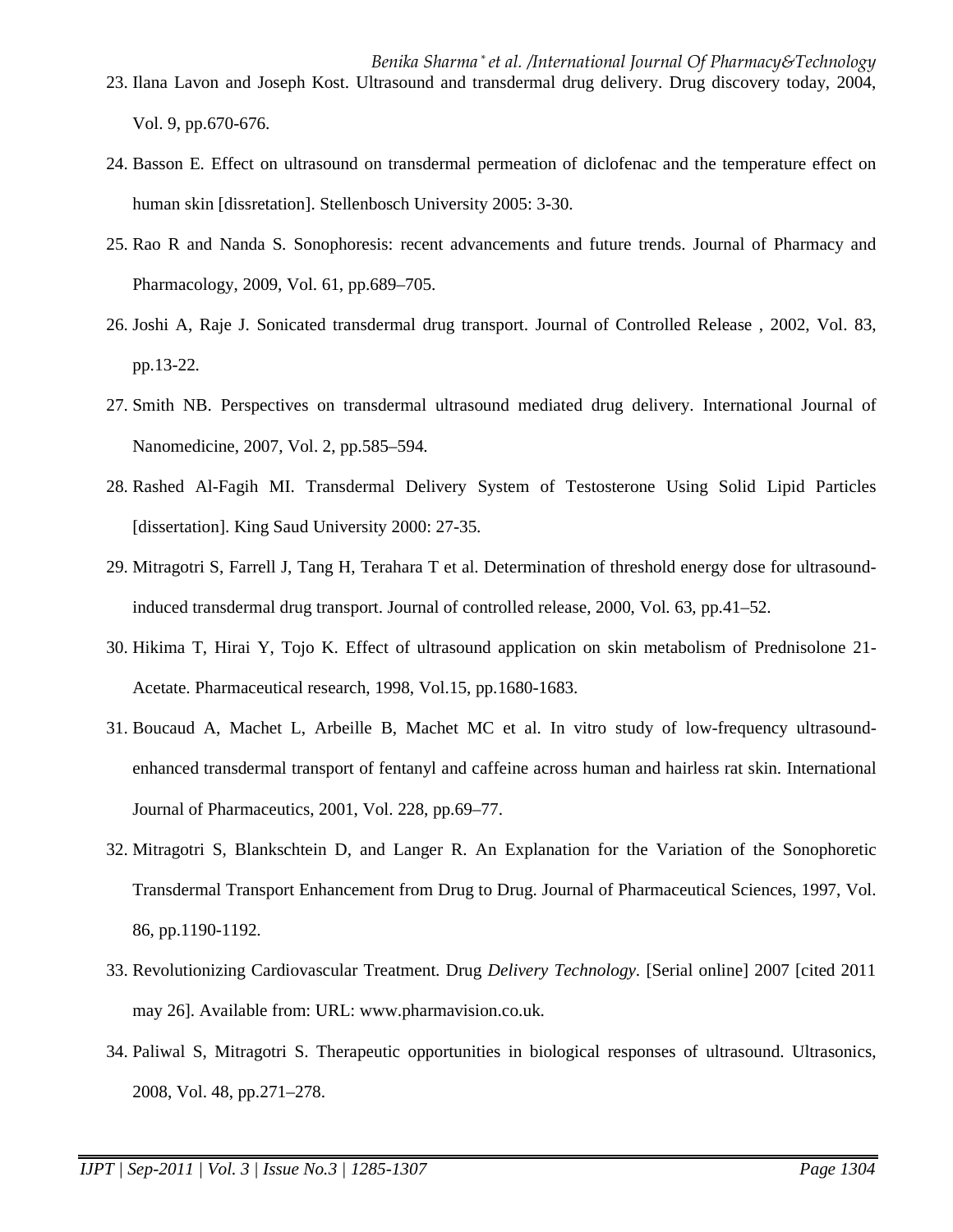- *Benika Sharma \* et al. /International Journal Of Pharmacy&Technology* 35. Haar GT. Therapeutic applications of ultrasound. Progress in Biophysics and Molecular Biology, 2007, Vol. 93, pp.111–129.
- 36. Dilts RM. A Summative Evaluation of a Dolphin Assisted Therapy Program for Children with Special Needs [dissretation]. Oregon State University, 2008: 9-38.
- 37. Mitragotri S, Coleman M, Kost J and Langer R. Transdermal extraction of analytes using low-frequency ultrasound. Pharmaceutical research, 2000, Vol. 17, pp. 466-470.
- 38. Alfredo PP, Anaruma CA, Piao ACS. Effects of phonophoresis with Arnica montana onto acute inflammatory process in rat skeletal muscles: An experimental study. Ultrasonics, 2009, Vol. 49, pp.466– 471.
- 39. Monti D, Giannelli R, Chetoni P, and Burgalassi S. Comparison of the effect of ultrasound and of chemical enhancers on transdermal permeation of caffeine and morphine through hairless mouse skin in vitro. International Journal of Pharmaceutics, 2001, Vol. 229, pp.131–137.
- 40. Mutoh M, Ueda H, Nakamura Y, Hirayama K et al. Characterization of transdermal solute transport induced by low-frequency ultrasound in the hairless rat skin. Journal of controlled release, 2003, Vol. 92, pp. 137-146.
- 41. Liu H, Li S, Pan W, Wang Y, Han F and Yao H. Investigation into the potential of low-frequency ultrasound facilitated topical delivery of Cyclosporin A. International Journal of Pharmaceutics, 2006, Vol. 326, pp. 32–38.
- 42. Machet L, Pinton J, Patat F, Arbeille B, Pourcelot L and Vaillant L. In vitro phonophoresis of digoxin across hairless mice and human skin: thermal effect of ultrasound. International Journal of Pharmaceutics, 1996, Vol.133, pp. 39-45.
- 43. Staples BJ, Roeder BL, Husseini G, Badamjav O et al. Role of frequency and mechanical index in ultrasonic-enhanced chemotherapy in rats. Cancer Chemother Pharmacol, 2009, Vol.64, pp.593–600.
- 44. Lee YF, liu HN. The antinociceptive effect of transdermal EMLA delivery using sonophoresis. Dermatol sinica, 2002, Vol. 20, pp. 280- 285.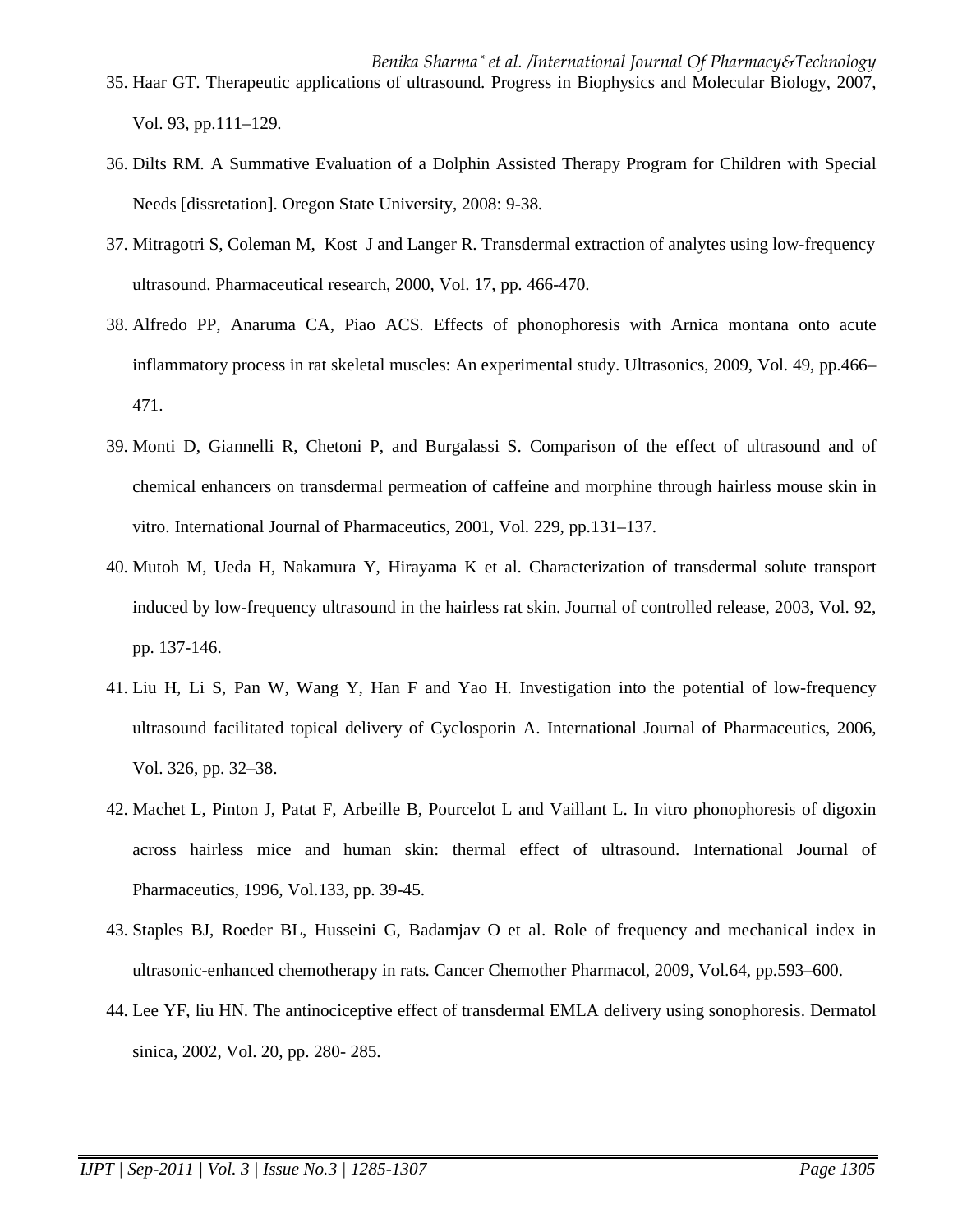- 46. Park S, Jang KW, Park SH, Cho HS et al. The effect of sonication on simulated osteoarthritis. Part i: effects of 1 mhz ultrasound on uptake of hyaluronan into the rabbit synovium. Ultrasound in Medicine and Biology, 2005, Vol. 31, pp.1551-1558.
- 47. Kozanoglu E, Basaran S, Guzel R, Uysal FG. Short term efficacy of ibuprofen phonophoresis versus continuous ultrasound therapy in knee osteoarthritis. Swiss medical weekly, 2003, Vol.133, pp. 333–338.
- 48. Miyazaki S, Mizuoka H, Kohata Y and Takada M. External control of drug release and penetration VI. Enhancing effect of ultrasound on the transdermal absorption of indomethacin from an ointment in rats. Chemical and pharmaceutical bulletin, 1992, Vol. 40, pp. 2826-2830.
- 49. Smith NB, Lee S and Shung KK. Ultrasound-mediated transdermal in vivo transport of insulin with lowprofile cymbal arrays. Ultrasound in Medicine and Biology, 2003, Vol. 29, pp.1205-1210.
- 50. Yang JH, Kim TY, Lee JH, Yoon SW, Yang KH and Shin SC. Anti-hyperalgesic and anti-Inflammatory effects of ketorolac tromethamine gel using pulsed ultrasound in inflamed rats. Archives of pharmacal research, 2008, Vol. 31, pp.511-517.
- 51. Bommannan D, Menon GK, Okuyama H, Elias PM and Guy RH. Sonophoresis. II. Examination of the mechanism(s) of ultrasound-enhanced transdermal drug delivery. Pharmaceutical research, 1992, Vol. 9, pp.1043-1047.
- 52. Kim TY, Jung DI, Kim T, Yang JH and Shin SC. Anesthetic effects of lidocaine hydrochloride gel using low frequency ultrasound of 0.5 MHz. Journal of pharmacy and pharmaceutical sciences, 2007, Vol. 10, pp.1-8.
- 53. Tezel A, Dokka S, Kelly S, Hardee GE and Mitragotri1 S. Topical delivery of anti-sense oligonucleotides using low-frequency sonophoresis. Pharmaceutical research, 2004, Vol. 21, pp. 2219-2225.
- 54. Bommannan D, Okuyama H, Stauffer P and Guy RH. Sonophoresis. I. The use of high- frequency ultrasound to enhance transdermal drug delivery. Pharmaceutical research, 1992, Vol. 9, pp. 559-564.